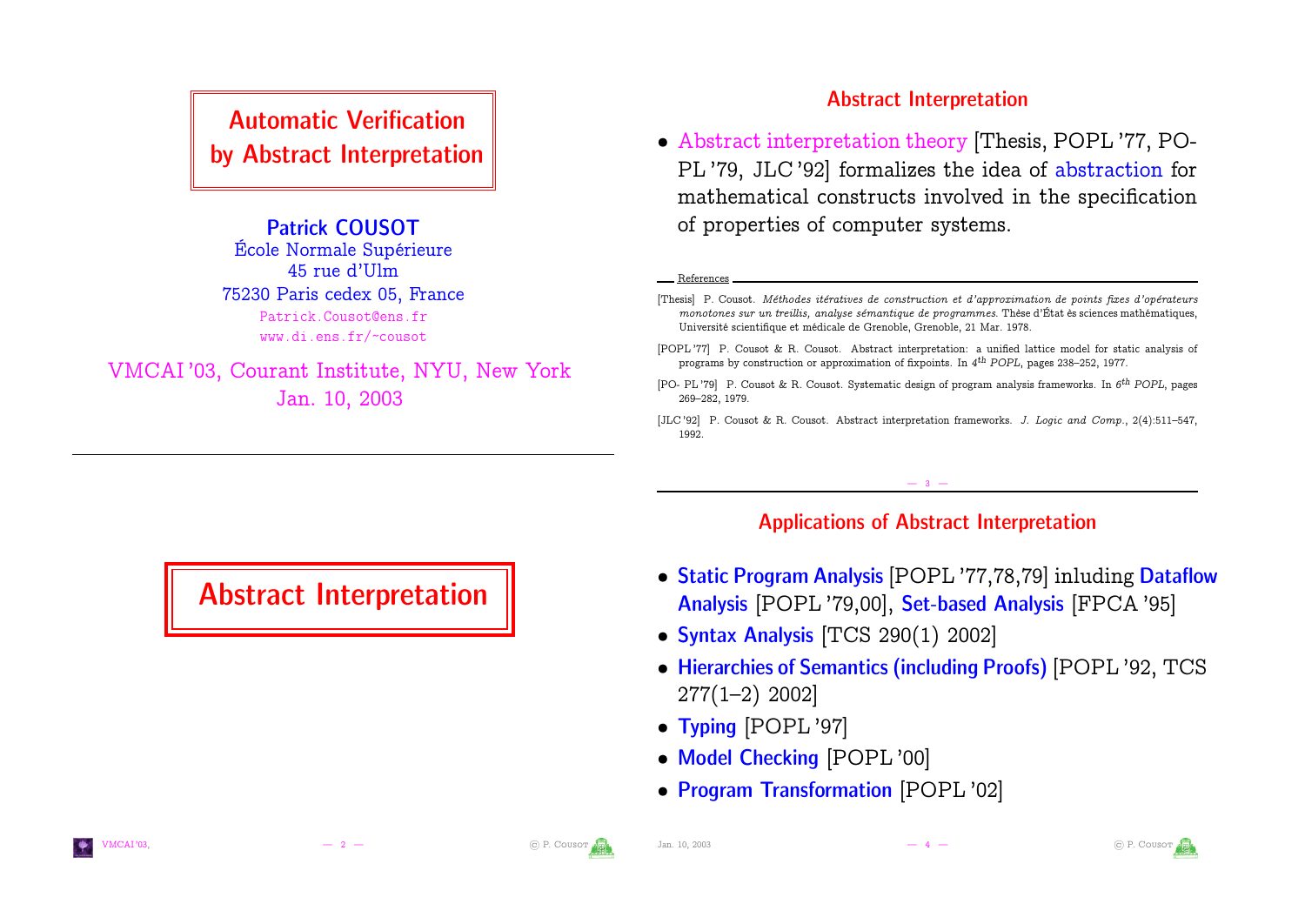### The Abstract Interpretation Methodology

- All these techniques involve approximations that can be formalized by abstract interpretation;
- › Consequently, sound (and complete) abstracts semantics, including abstract models, algorithms, etc can be derived systematically in a mathematically constructive way by algebraic calculation.

### A Challenge for Abstract Interpretation

— 5 —

- › Most applications of abstract interpretation tolerate a small rate (typically 5 to 15%) of false alarms:
	- Run-time checks elimination, Partial evaluation  $\rightarrow$ do not optimize,
	- $-$  Typing  $\rightarrow$  reject some correct programs, etc;
- › Some applications require no false alarm at all:
	- Program verification.
- Theoretically possible [SARA '00]; Practically feasible?

### Requirements for Verification

- Correctness<sup>[1](#page-1-0)</sup> (excludes non exhaustive methods like simulation or test),
- Automation (no manual production of a program model, no human assistance for provers),
- Precision (general-purpose static program analyzers produce too many false alarms),
- Scaling up (to a few hundred thousand lines), and
- <span id="page-1-0"></span>• Efficiency (with minimal space and time requirements for verification during software production).

## **Content**

— 7 —

- A short introduction to abstract [interpretation](#page-2-0)
- › [Application](#page-14-0) to predicate abstraction
- › A practical application of abstract [interpretation](#page-17-0) to the [verification](#page-17-0) of safety critical embedded software
- Would automatic predicate [abstraction](#page-22-0) have done it?
- › [Conclusion](#page-23-0)





Reference

<sup>[</sup>SARA '00] P. Cousot. Partial Completeness of Abstract Fixpoint Checking, invited paper. In  $4^{th}$  Int. Symp. SARA '2000, LNAI 1864, Springer, pp. 1–25, 2000.

<sup>1</sup> Automatic verification for proving the absence of errors, not their presence (i.e. not debugging).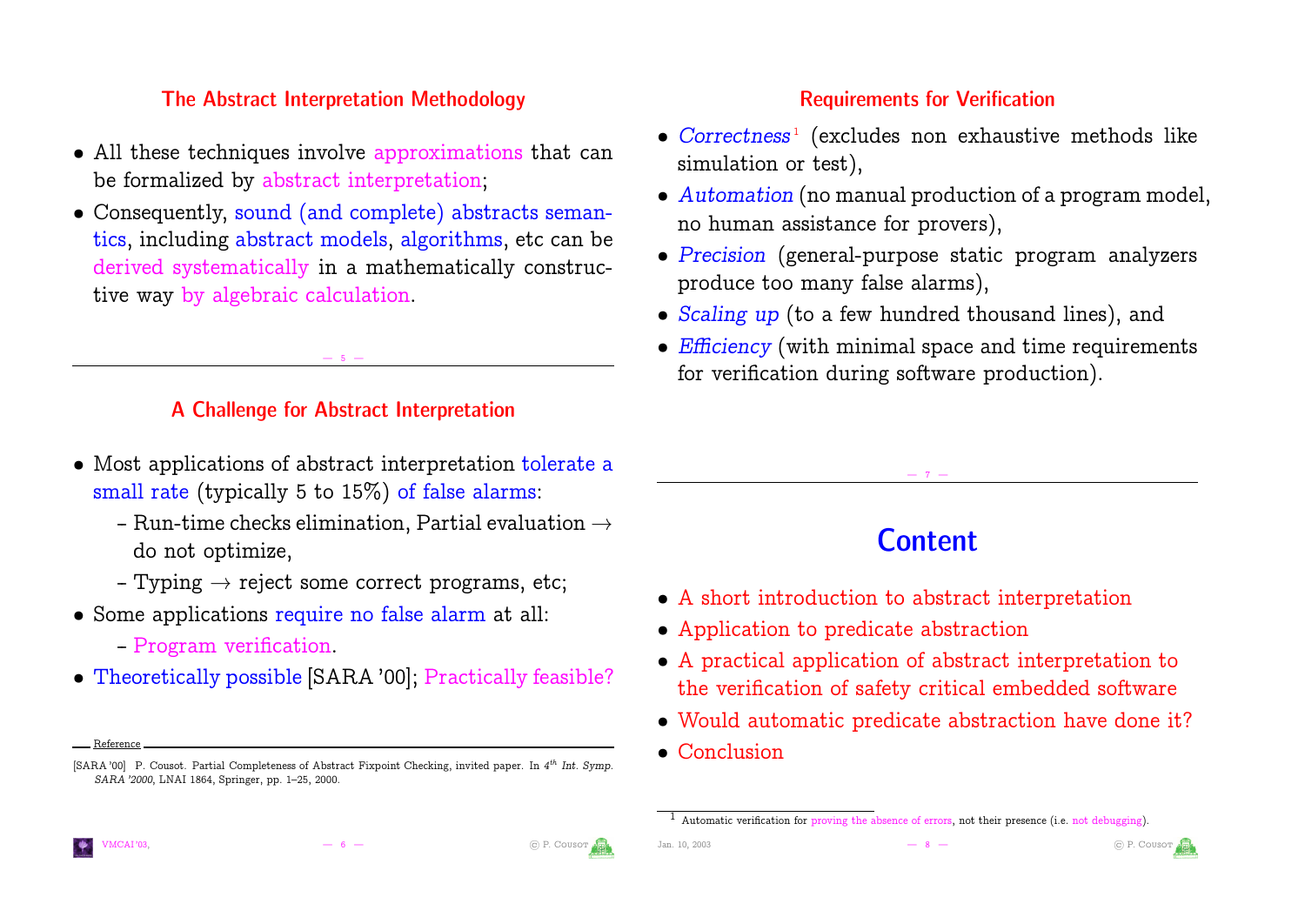A Short Introduction to Abstract Interpretation (based on [\[POPL](#page-2-1) '79, Sec. 5])

• We represent properties P of objects  $s \in \Sigma$  as sets of objects  $P \in \mathcal{P}(\Sigma)$  (which have the property in question);

**Properties** 

Example: the property "to be an even natural number" is  $\{0, 2, 4, 6, ...\}$ 

#### Reference

<span id="page-2-1"></span><span id="page-2-0"></span>[POPL '79] P. Cousot & R. Cousot. Systematic design of program analysis frameworks. In 6<sup>th</sup> POPL, pages 269–282, San Antonio, TX, 1979. ACM Press.

— 9 —

Moore Family-Based Abstraction [\[POPL](#page-2-2) '79, Sec. 5.1]

#### Complete Lattice of Properties

 $-$  11  $-$ 

• The set of properties of objects  $\Sigma$  is a complete boolean lattice:

 $\langle \wp(\Sigma), \subseteq, \emptyset, \Sigma, \cup, \cap, \neg \rangle$ .

Reference

<span id="page-2-2"></span>[POPL '79] P. Cousot & R. Cousot. Systematic design of program analysis frameworks. In 6<sup>th</sup> POPL, pages 269–282, San Antonio, TX, 1979. ACM Press.



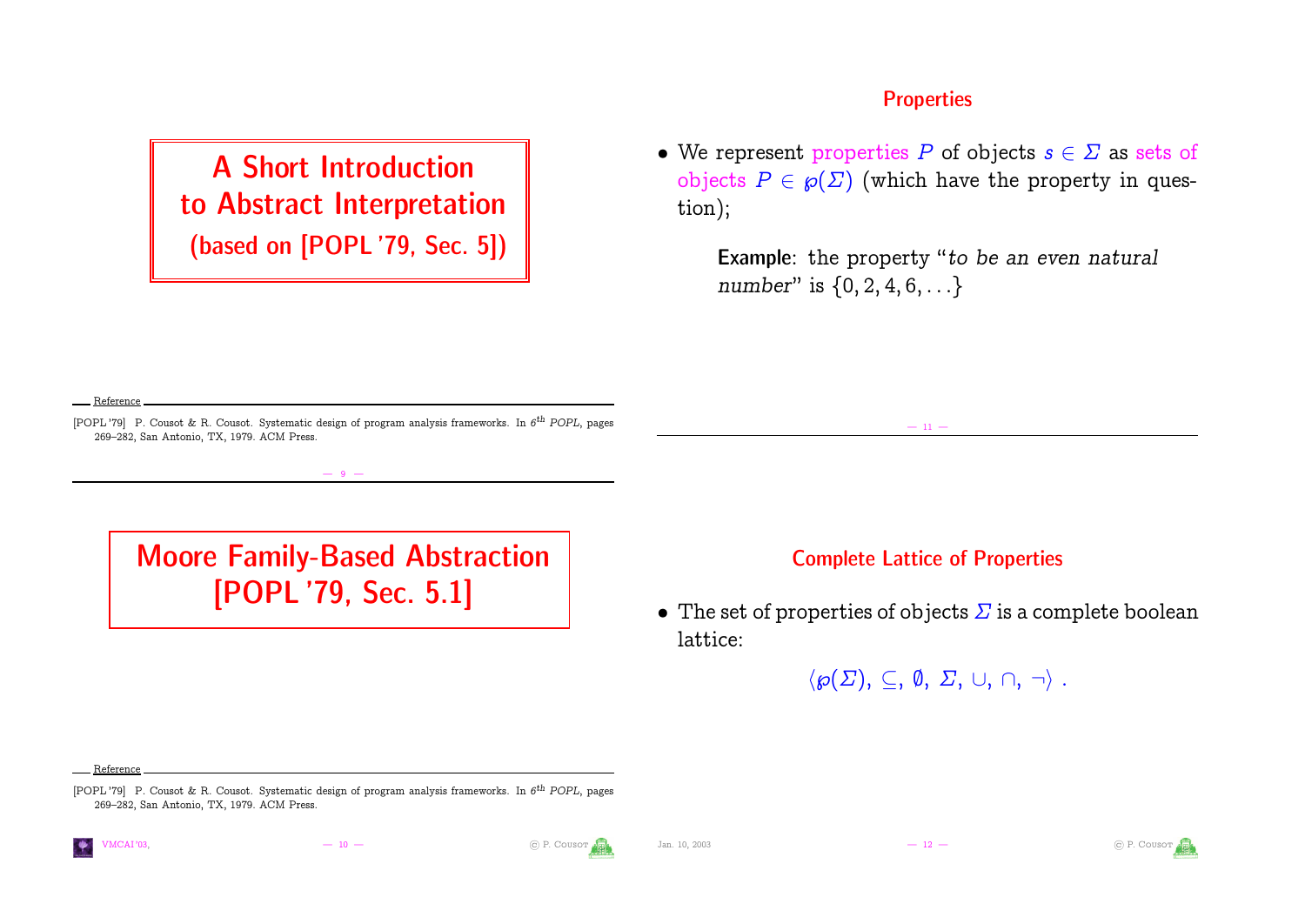#### Abstraction

A reasoning/computation such that:

- only some properties can be used;
- $\bullet$  the properties that can be used are called "abstract";
- so, the (other concrete) properties must be approximated by the abstract ones;

### Abstract Properties

• Abstract Properties: a set  $\overline{A} \subsetneq \wp(\Sigma)$  of properties of interest (the only one which can be used to approximate others).

 $-15 -$ 

### In Absence of (Upper) Approximation

- $\bullet$  What to say when some property has no (computable) abstraction?
	- loop?
	- $-$  block?
	- ask for help?
	- say something!



 $-13 -$ 

- Approximation from above: approximate P by  $\overline{P}$  such that  $P \subseteq \overline{P}$ ;
- $\bullet$  Approximation from below: approximate P by P such that  $P \subseteq P$  (dual).



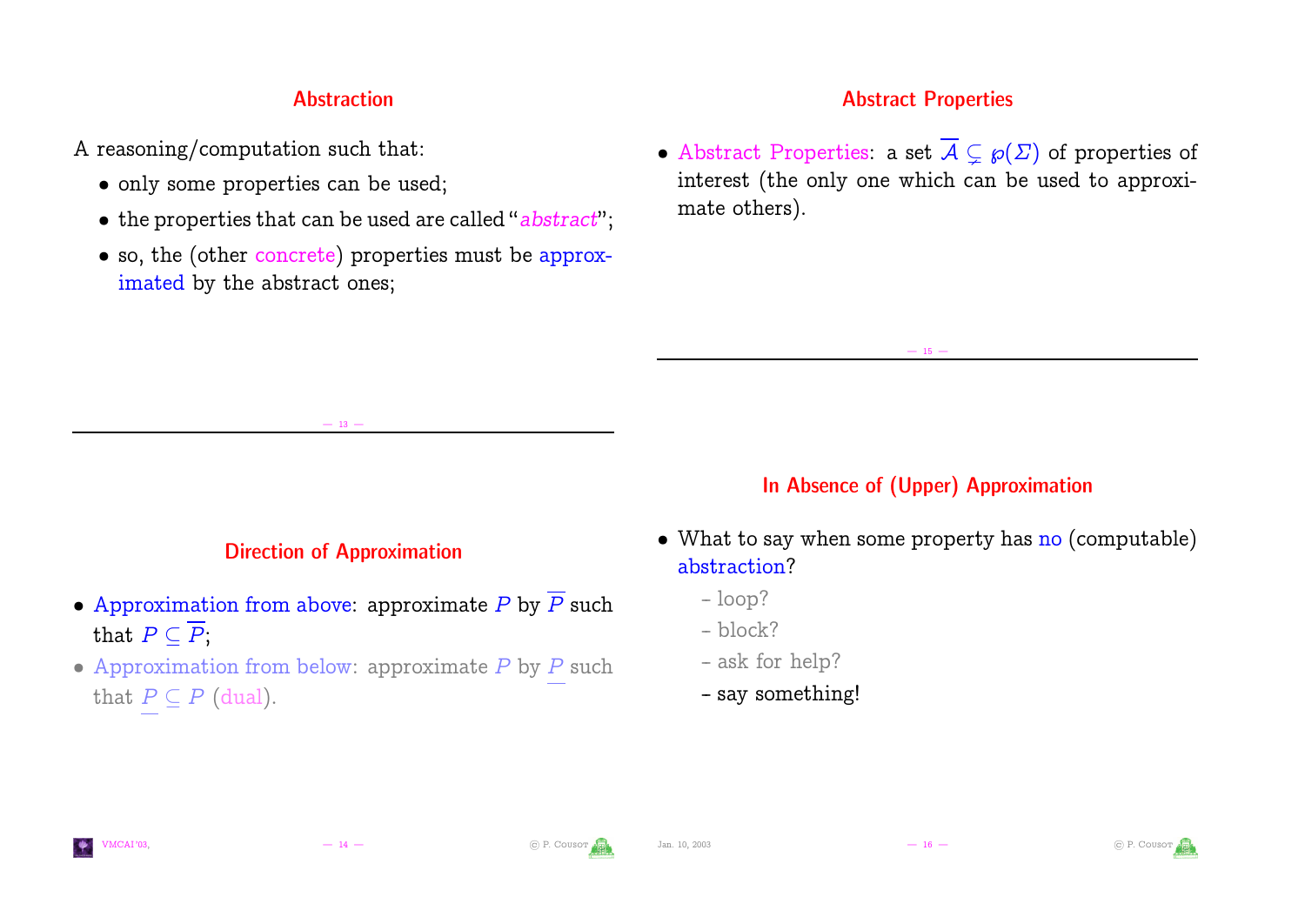#### I don't know

• Any property should be approximable from above by I don't know (i.e. "true" or  $\Sigma$ ).

#### Which Minimal Approximation is Most Useful?

- Which minimal approximation is most useful depends upon the circumstances;
- Example (rule of signs):
	- $-0$  is better approximated as positive in "  $3 + 0$ ";
	- $-0$  is better approximated as negative in " $-3 + 0$ ".

— 17 —

#### Minimal Approximations

• A concrete property  $P \in \mathcal{P}(\Sigma)$  is most precisely abstracted by any minimal upper approximation  $\overline{P} \in$  $\overline{A}$ :

> $P \subseteq P$  $\nexists P'\in\mathcal{A}:P\subseteq P'\subsetneq P$

• So, an abstract property  $\overline{P} \in \overline{A}$  is best approximated by itself.

#### Avoiding Backtracking

 $-19 -$ 

- We don't want to exhaustively try all minimal approximations;
- We want to use only one of the minimal approximations;



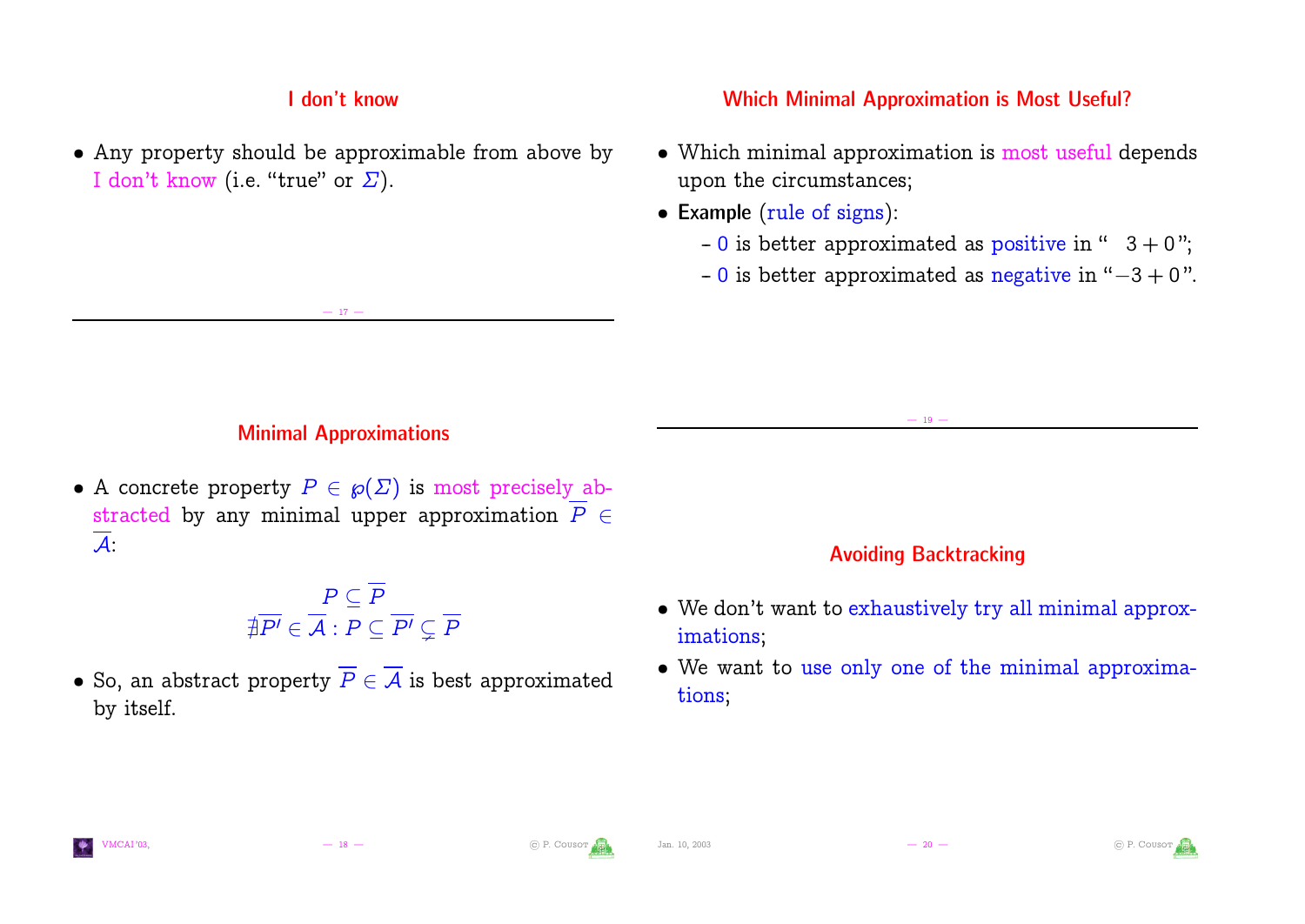#### <span id="page-5-0"></span>Which Minimal Abstraction to Use?

- Which minimal abstraction to c[ho](#page-5-0)ose?
	- make a circumstantial choice<sup>2</sup>;
	- make a definitive arbitrary choice  $^3;$  $^3;$  $^3;$
	- require the existence of a **best choice**<sup>[4](#page-5-2)</sup>.

Reference

[JLC '92] P. Cousot & R. Cousot. Abstract interpretation frameworks. J. Logic and Comp., 2(4):511–547, 1992.

## Best Abstraction

<span id="page-5-2"></span><span id="page-5-1"></span> $-$  21  $-$ 

• We require that all concrete property  $P \in \mathcal{P}(\Sigma)$  have a best abstraction  $\overline{P} \in \overline{A}$ :

$$
\overline{P} \subseteq \overline{P}
$$
  

$$
\forall \overline{P'} \in \overline{A} : (P \subseteq \overline{P'}) \Longrightarrow (\overline{P} \subseteq \overline{P'})
$$

• So, by definition of the greatest lower bound/meet  $\cap$ :

<sup>4</sup> [JLC '92] uses an abstraction/concretization Galois connection (this talk).





#### Moore Family

- So, the hypothesis that any concrete property  $P \in$  $\wp(\Sigma)$  has a best abstraction  $\overline{P} \in \overline{\mathcal{A}}$  implies that:  $\overline{\mathcal{A}}$  is a Moore family
	- i.e. it is closed under intersection  $\bigcap$ :

 $\forall S \subset \overline{A} : \bigcap S \in \overline{A}$ 

• In particular  $\bigcap \emptyset = \Sigma \in \overline{\mathcal{A}}$ .

### Example of Moore Family-Based Abstraction

 $-23$ 







 $\overline{P} = \bigcap \{ \overline{P'} \in \overline{\mathcal{A}} \mid P \subseteq \overline{P'} \} \in \overline{\mathcal{A}}$ 

<sup>2</sup> [JLC '92] uses a concretization function.

 $3$  [JLC '92] uses an abstraction function.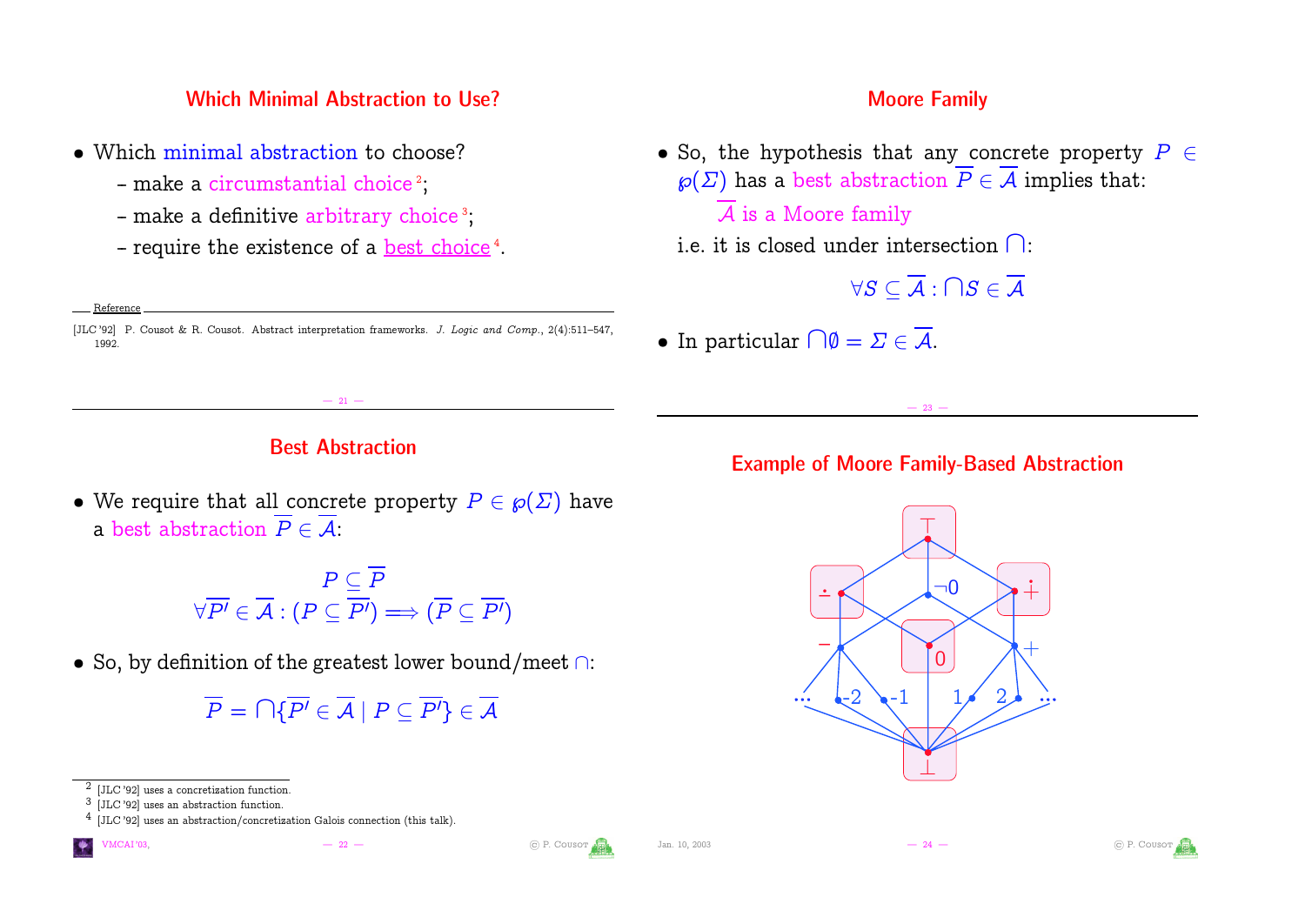#### The Lattice of Abstractions (1)

• The set  $\mathcal{M}(\wp(\wp(\Sigma)))$  of all abstractions i.e. of Moore families on the set  $\wp(\Sigma)$  of concrete properties is the complete lattice of abstractions

 $\langle \mathcal{M}(\wp(\wp(\Sigma))) , \supset , \wp(\Sigma), \{\Sigma\}, \lambda S, \mathcal{M}(\cup S), \cap \rangle$ 

where:

 $M(\overline{A}) = \{\bigcap S \mid S \subseteq \overline{A}\}\$ 

is the  $\subset$ -least Moore family containing A.

Closure Operator-Based Abstraction [\[POPL](#page-6-0) '79, Sec. 5.2]

 $-$  25  $-$ 

#### Reference

<span id="page-6-0"></span>[POPL '79] P. Cousot & R. Cousot. Systematic design of program analysis frameworks. In 6<sup>th</sup> POPL, pages 269–282, San Antonio, TX, 1979. ACM Press.

#### Closure Operator Induced by an Abstraction

The map  $\rho_{\bar{A}}$  mapping a concrete property  $P \in \wp(\Sigma)$  to its best abstraction  $\rho_{\bar{A}}(P)$  in A is:

 $\rho_{\bar{A}}(P) = \bigcap \{ \overline{P} \in \overline{A} \mid P \subseteq \overline{P} \}$ .

It is a closure operator:

- › extensive,
- idempotent,
- isotone/monotonic;

such that  $P \in \mathcal{A} \iff P = \rho_{\bar{A}}(P)$ hence  $\overline{\mathcal{A}} = \rho_{\overline{\mathcal{A}}}(\wp(\Sigma)).$ 

#### Abstraction Induced by a Closure Operator

 $-27 -$ 

• Any closure operator  $\rho$  on the set of properties  $\rho(\Sigma)$ induces an abstraction  $\rho(\wp(\Sigma))$ .

#### Examples:

- $-\lambda P \cdot P$  the most precise abstraction (identity),
- $-\lambda P \cdot \Sigma$  the most imprecise abstraction (I don't know).
- › Closure operators are isomorphic to the Moore families (i.e. their fixpoints).



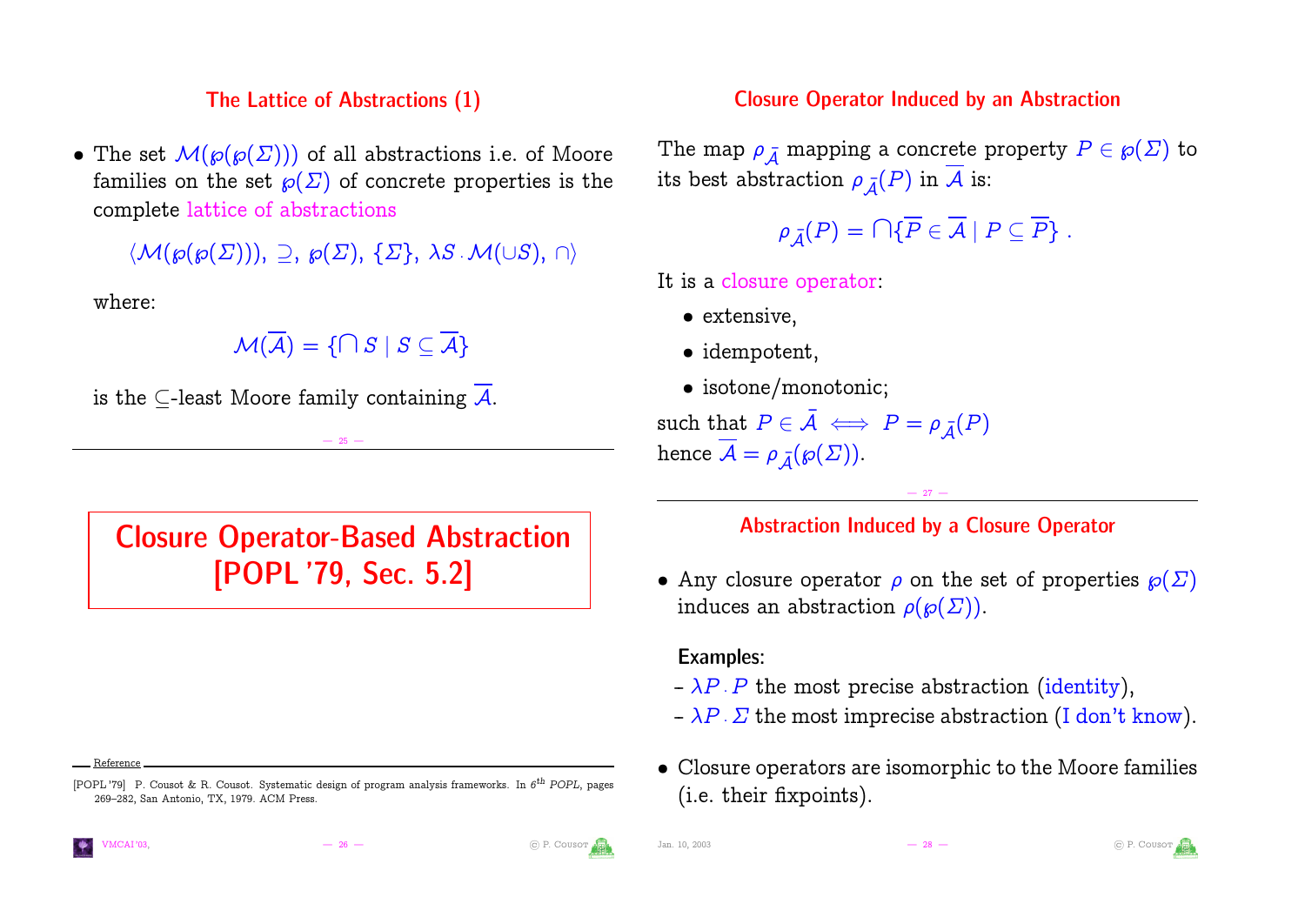#### Example of Closure Operator-Based Abstraction



<span id="page-7-0"></span>

• The set  $\text{clo}(\wp(\Sigma) \mapsto \wp(\Sigma))$  of all abstractions, i.e. isomorphically, closure operators  $\rho$  on the set  $\rho(\Sigma)$  of concrete properties is the c[om](#page-7-0)plete lattice of abstractions for pointwise inclusion<sup>5</sup>:

 $\langle \text{clo}(\wp(\Sigma) \mapsto \wp(\Sigma)), \ \dot{\subseteq}, \ \lambda P \cdot P, \ \lambda P \cdot \Sigma, \ \lambda S \cdot \text{ide}(\dot{\cup} S), \ \dot{\cap} \rangle$ where:

- the glb  $\cap$  is the reduced product;
- $-$  ide $(\rho)$  = lfp<sup>o</sup>  $\int\limits_{\hat{{\mathbb{C}}}}^{\rho} \lambda f\cdot f \ \circ \ f \ \ \text{is the $\hat{{\mathbb{C}}}$-least idempotent}$ operator on  $\wp(\Sigma)$   $\dot{\subset}$ -greater than  $\rho$ .

Local Completion (see [\[POPL](#page-7-1) '79, Sec. 9.2])

Reference

<span id="page-7-1"></span>[POPL '79] P. Cousot & R. Cousot. Systematic design of program analysis frameworks. In 6<sup>th</sup> POPL, pages 269–282, San Antonio, TX, 1979. ACM Press.

#### $-$  31  $-$ Non Distributivity [\[POPL](#page-7-2) '79]

• An abstraction  $\rho$  is  $\cup$ -complete or distributive, whenever the union of abstract properties is abstract:

 $\forall S \subseteq \wp(\varSigma) : \bigcup_{P \in S} \rho(P) = \rho(\bigcup_{P \in S} \rho(P))$ 

- › Hence, the abstract union of abstract properties looses no information with respect to their concrete one;
- $\bullet$  Otherwise it is  $\cup$ -incomplete or non-distributive.

<span id="page-7-2"></span>



 $^5$  M. Ward, The closure operators of a lattice, Annals Math., 43(1942), 191–196.

Reference

<sup>[</sup>POPL '79] P. Cousot & R. Cousot. Systematic design of program analysis frameworks. In 6<sup>th</sup> POPL, pages 269–282, San Antonio, TX, 1979. ACM Press.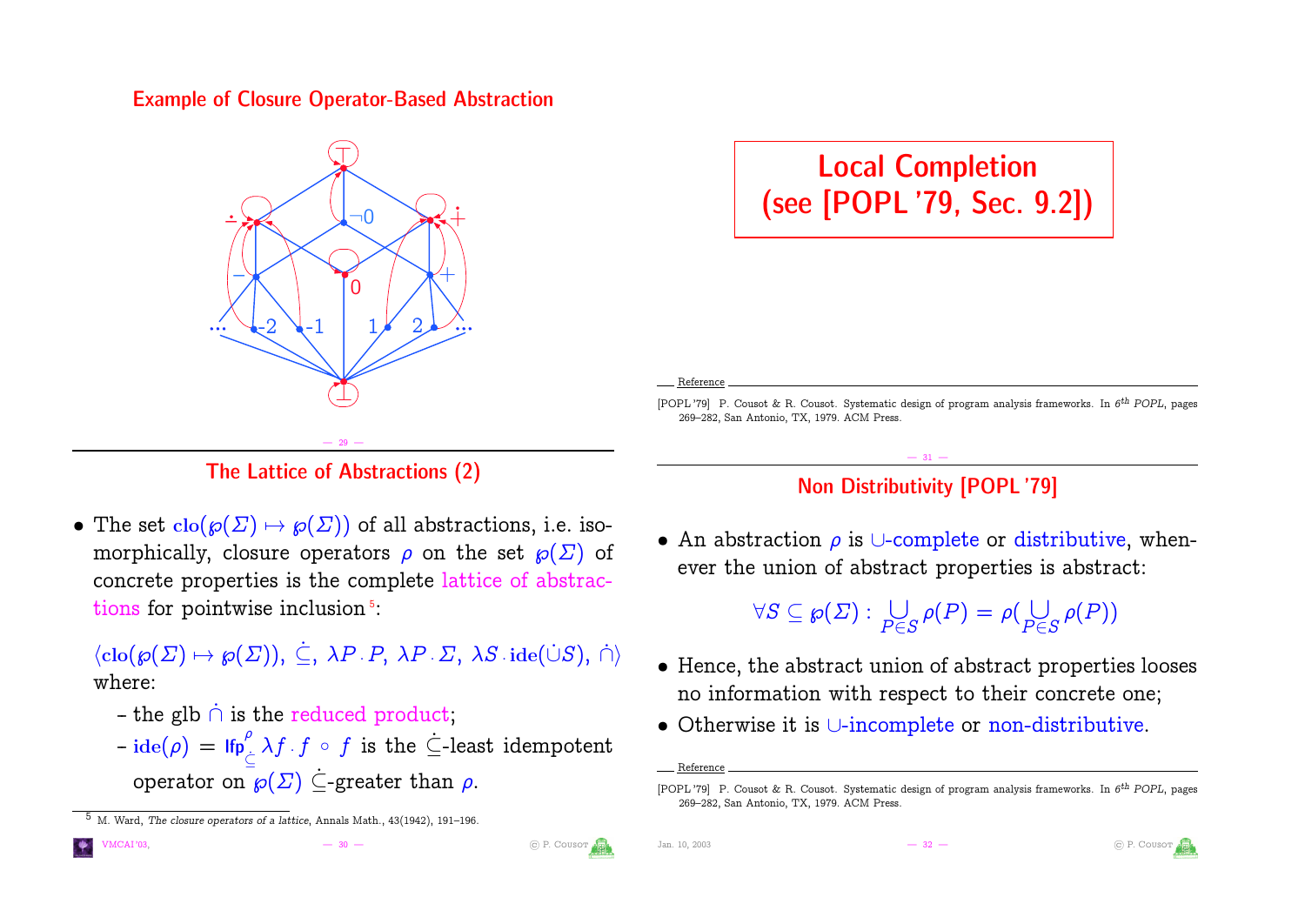#### Example of Non Distributivity [\[POPL](#page-8-0) '79]

• Kildall's constant propagation  $\langle \{\emptyset, \mathbb{Z}\} \cup \{\{i\} \mid i \in \mathbb{Z}\}, \subseteq \rangle$ 

## $\{-3\}\left(-2\right)\left(-1\right)\left(-1\right)\left(1\right)\left(2\right)\left(3\right)$ Ø  $\mathbb Z$

is not distributive:

$$
\rho({1}) \cup \rho({2}) = {1,2} \neq \mathbb{Z} = \rho(\rho({1}) \cup \rho({2})).
$$

Reference

<span id="page-8-0"></span>[POPL '79] P. Cousot & R. Cousot. Systematic design of program analysis frameworks. In 6<sup>th</sup> POPL, pages 269–282, San Antonio, TX, 1979. ACM Press.

#### — 33 — Disjunctive Completion [\[POPL](#page-8-1) '79]

- The  $\cup$ -completion or disjunctive completion  $\mathfrak{C}^{\cup}(\overline{\mathcal{A}})$  of an abstract domain  $\overline{A}$  is the smallest distributive abstract domain containing  $\mathcal{A}$ ;
- The disjunctive completion adds all missing joins to the abstract domain:

$$
\mathfrak{C}^{\cup}(\overline{\mathcal{A}})\,=\,\mathrm{lfp}^\subseteq_{\bar{\mathcal{A}}}\,\lambda A\cdot \mathcal{M}\big(A\cup\{\bigcup_{P\in S}\rho_A(P)\mid \rho_A(\bigcup_{P\in S}\rho_A(P))\neq\bigcup_{P\in S}\rho_A(P)\}\big)
$$

Reference

### Example of Disjunctive Completion [\[POPL](#page-8-2) '79]

• Kildall's constant propagation  $\langle \{\emptyset, \mathbb{Z}\} \cup \{\{i\} \mid i \in \mathbb{Z}\}, \subset \rangle$ 



is not distributive;

• The disjunctive completion is  $\langle \varphi(\mathbb{Z}), \subseteq \rangle$  (i.e. identity abstraction!).

#### Reference

<span id="page-8-2"></span>[POPL '79] P. Cousot & R. Cousot. Systematic design of program analysis frameworks. In  $6^{th}$  POPL, pages 269–282, San Antonio, TX, 1979. ACM Press.

#### $-35 -$ Local Completeness [\[POPL](#page-8-3) '79]

• Given  $f \in \mathcal{P}(\Sigma) \mapsto \mathcal{P}(\Sigma)$ , the abstraction  $\rho$  is fcomplete iff the f-transformation of abstract properties is abstract:

 $\forall P \in \mathcal{P}(\Sigma) : \rho \circ f \circ \rho(P) = f \circ \rho(P)$ 

- › Hence, the abstract transformation of an abstract property looses no information with respect to the concrete one;
- Otherwise  $\rho$  is f-incomplete.







<span id="page-8-1"></span><sup>[</sup>POPL '79] P. Cousot & R. Cousot. Systematic design of program analysis frameworks. In 6<sup>th</sup> POPL, pages 269–282, San Antonio, TX, 1979. ACM Press.

Reference

<span id="page-8-3"></span><sup>[</sup>POPL '79] P. Cousot & R. Cousot. Systematic design of program analysis frameworks. In 6<sup>th</sup> POPL, pages 269–282, San Antonio, TX, 1979. ACM Press.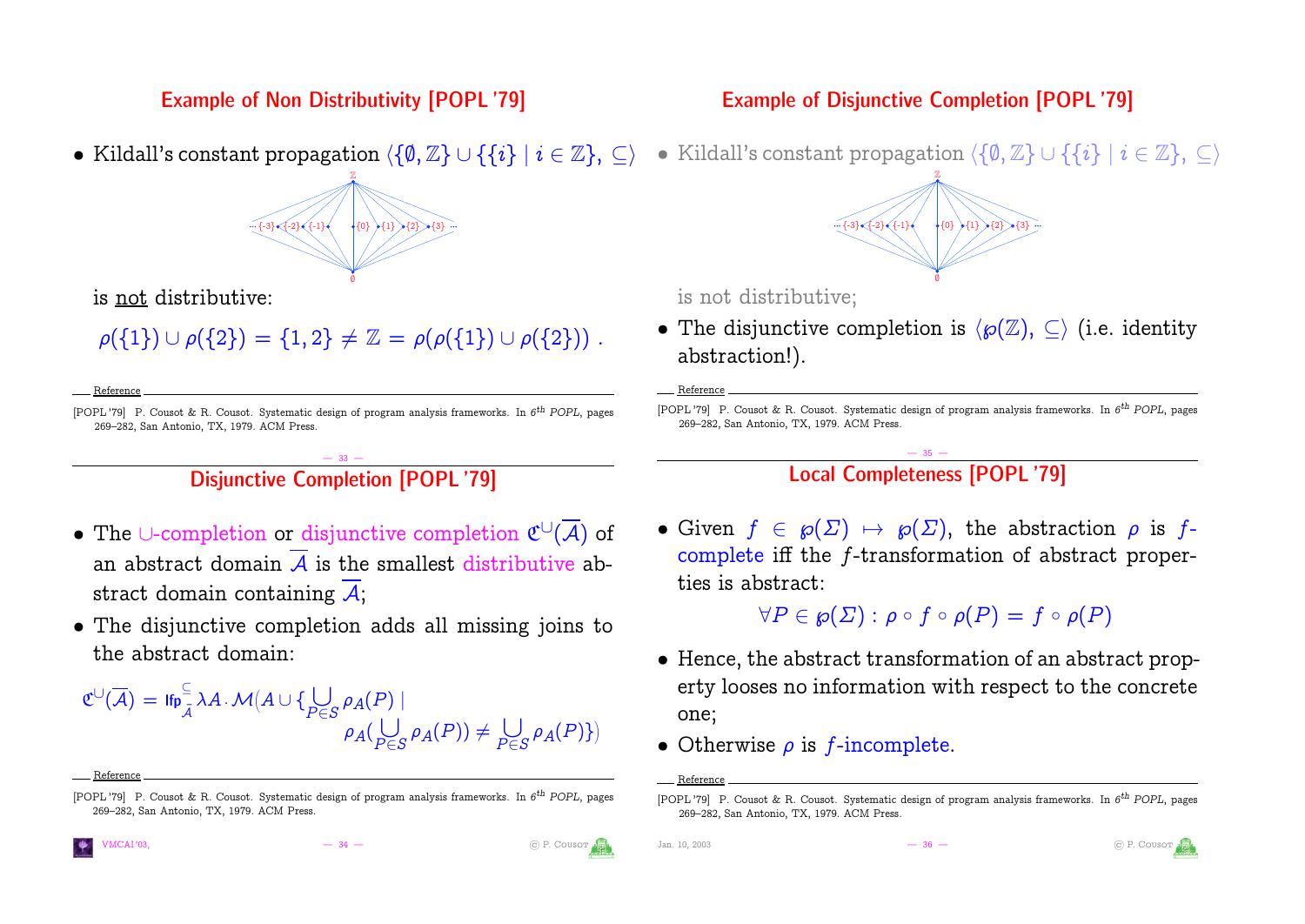#### Local Completion<sup>[6](#page-9-0)</sup>

- The f-completion  $\mathfrak{C}^f(\overline{{\cal A}})$  of an abstract domain  $\overline{{\cal A}}$  is the smallest f-complete abstract domain containing  $\overline{\mathcal{A}}$ :
- › The local completion adds all missing abstract elements to the abstract domain:

<span id="page-9-0"></span> $\mathfrak{C}^f(\overline{\mathcal{A}}) = \mathsf{lfp}^{\subseteq}$  $\frac{1}{\mathcal{A}}\lambda A\cdot \mathcal{M}(A\cup\{f\circ \rho_A(P)\})$  $\rho_A\circ f\circ \rho_A(P)\neq f\circ \rho_A(P)\})$ 

— 37 —

## Galois Connection-Based Abstraction [\[POPL](#page-9-1) '79, Sec. 5.3]

#### Correspondance Between Concrete and Abstract Properties

• For closure operators  $\rho$ , we have:

$$
\rho(P) \subseteq \rho(P') \ \Leftrightarrow \ P \subseteq \rho(P')
$$

written:

$$
\langle \wp(\varSigma),\, \subseteq \rangle \stackrel{\longleftarrow}{\longrightarrow} \langle \rho(\wp(\varSigma)),\, \subseteq \rangle
$$

where 1 is the identity and:

 $\langle \wp(\varSigma),\subseteq\rangle\stackrel{\longleftarrow}{\xrightarrow[\alpha\quad}$  $\gamma$  $\langle \mathcal{D},\sqsubseteq \rangle$ means that  $\langle \alpha, \gamma \rangle$  is a Galois connection:  $-\forall P \in \wp(\varSigma), \overline{P} \in \overline{\mathcal{D}} : \alpha(P) \sqsubseteq \overline{P} \ \Leftrightarrow \ P \subseteq \gamma(\overline{P});$  $-\alpha$  is onto (equivalently  $\alpha \circ \gamma = 1$  or  $\gamma$  is one-to-one).

#### Abstract Domain

— 39 —

• Abstract Domain: an isomorphic representation  $\overline{\mathcal{D}}$  of the set  $\overline{A} \subsetneq \rho(\Sigma) = \rho(\rho(\Sigma))$  of abstract properties (up to some order-isomorphism  $\iota$ ).

Reference

<span id="page-9-1"></span>[POPL '79] P. Cousot & R. Cousot. Systematic design of program analysis frameworks. In 6<sup>th</sup> POPL, pages 269–282, San Antonio, TX, 1979. ACM Press.





 $\overline{6}$  See other completion methods in:

P. Cousot. Partial Completeness of Abstract Fixpoint Checking, invited paper. In 4<sup>th</sup> Int. Symp. SARA '2000, LNAI 1864, Springer, pp. 1–25, 2000.

R. Giacobazzi, F. Ranzato, and F. Scozzari. Making abstract interpretations complete. J. ACM, 47(2):361– 416, 2000.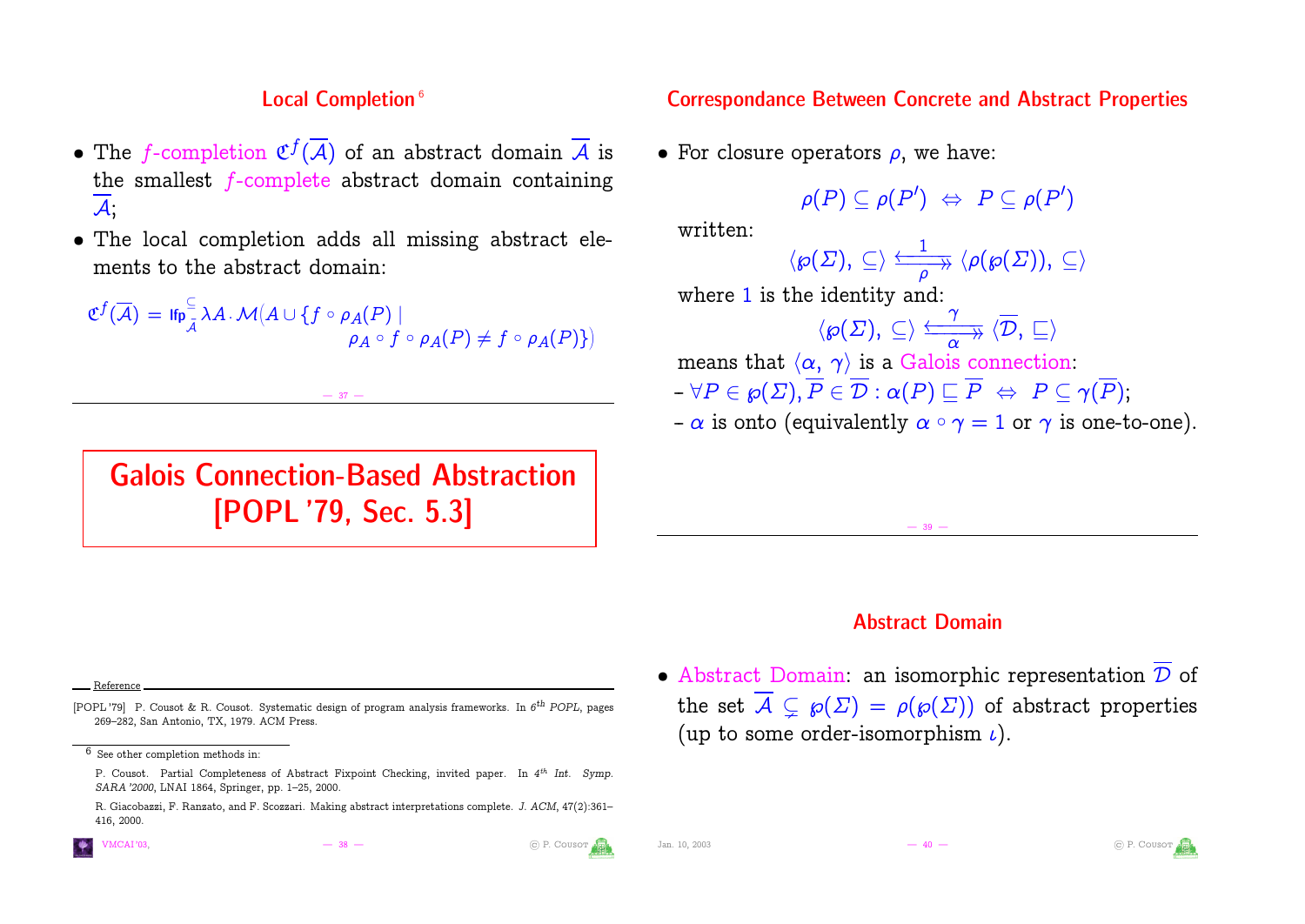#### Galois Surjection<sup>[7](#page-10-0)</sup>

› We have the Galois surjection:

$$
\langle \wp(\varSigma),\, \subseteq \rangle \xrightarrow[\iota\circ\rho]{\iota^{-1}} \langle \overline{\mathcal{D}},\, \sqsubseteq \rangle
$$

• More generally:

$$
\langle \wp(\varSigma),\, \subseteq \rangle \xrightarrow[\alpha \quad \ \ \, \rightarrow \quad \ \langle \overline{\mathcal{D}},\, \sqsubseteq \rangle
$$

denoting (again) the fact that:

- $-\forall P \in \wp(\varSigma), \overline{P} \in \overline{\mathcal{D}} : \alpha(P) \sqsubseteq \overline{P} \ \Leftrightarrow \ P \subseteq \gamma(\overline{P});$
- $-\alpha$  is onto (equivalently  $\alpha \circ \gamma = 1$  or  $\gamma$  is one-to-one).

#### Galois Connection

• Relaxing the condition that  $\alpha$  is onto:

 $\langle \wp(\varSigma),\subseteq\rangle\stackrel{\longleftarrow}{\longrightarrow}$  $\gamma$  $\langle \mathcal{D},\sqsubseteq \rangle$ 

that is to say:

$$
\forall P\in {\wp}(\varSigma), \overline{P}\in \overline{\mathcal{D}}: \alpha(P)\sqsubseteq \overline{P}\ \Leftrightarrow\ P\subseteq \gamma(\overline{P});
$$

• i.e.  $\rho$  is now  $\gamma \circ \alpha$ ;

We can now have different representations of the same abstract property.

<span id="page-10-0"></span>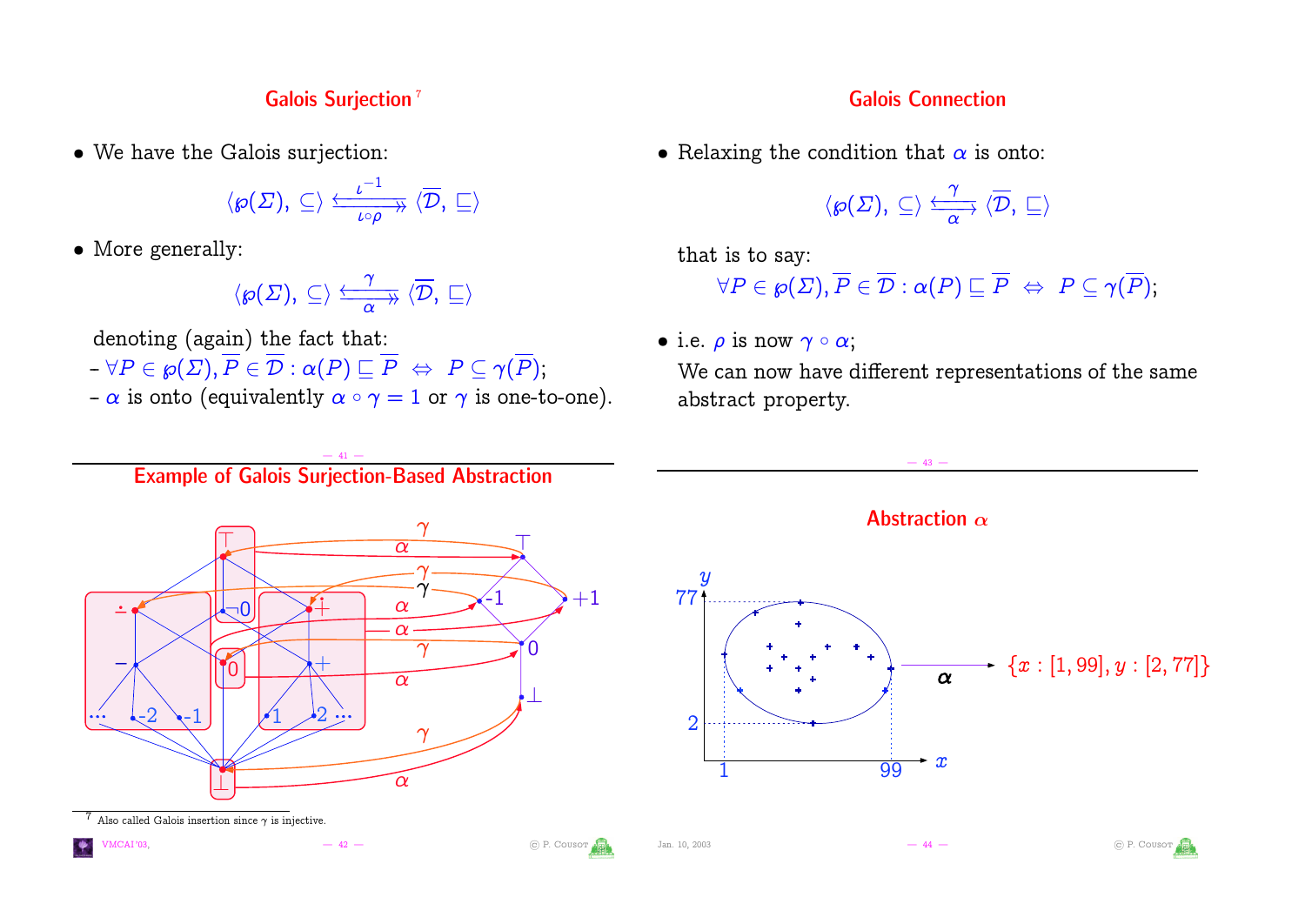Concretization  $\gamma$ 

The Concretization  $\gamma$  is Monotone

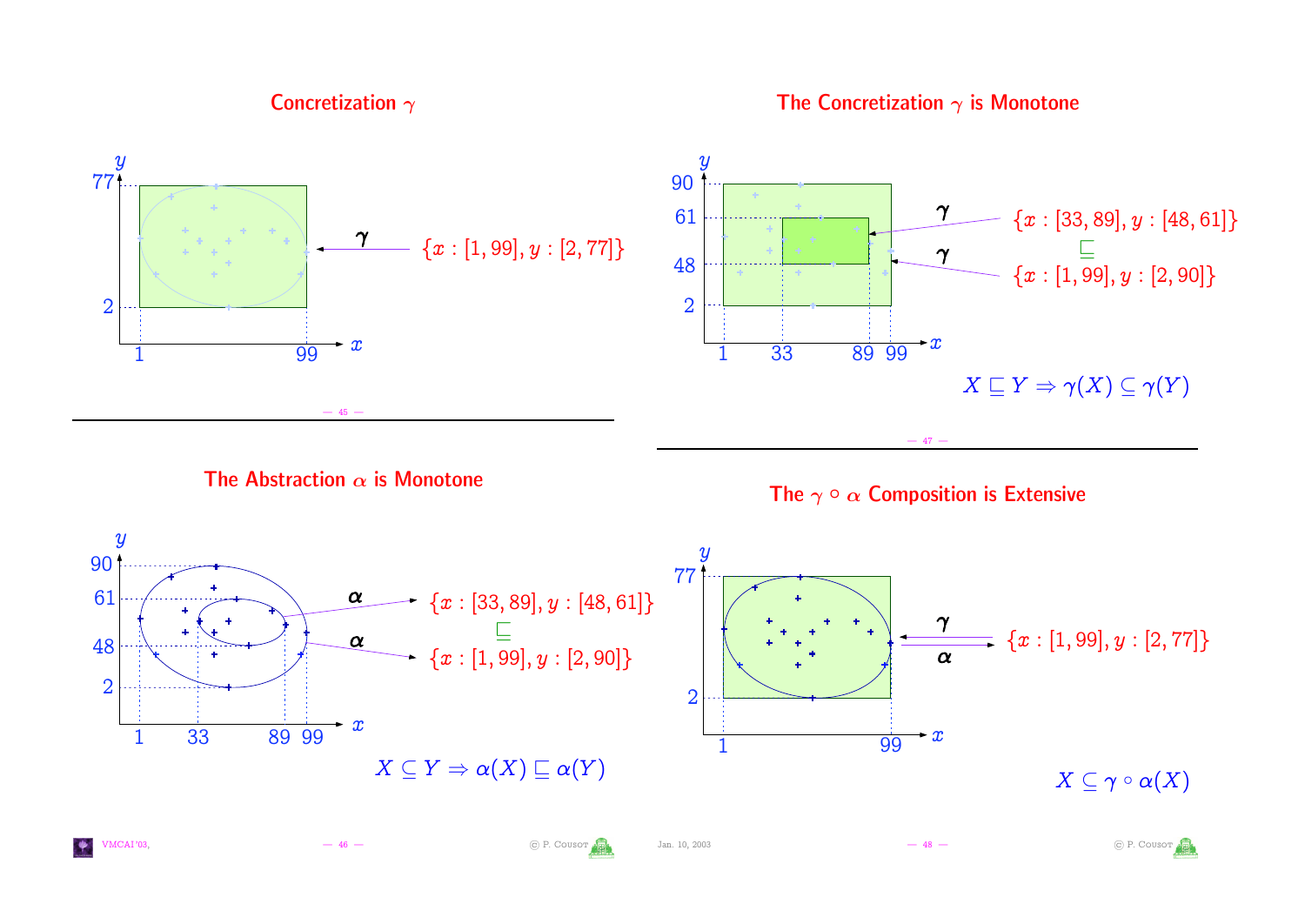#### The  $\alpha \circ \gamma$  Composition is Reductive



#### Composition of Galois Connections

The composition of Galois connections:

$$
\langle L, \leq \rangle \xrightarrow[\alpha_1]{\gamma_1} \langle M, \sqsubseteq \rangle
$$

and:

$$
\langle M, \; \sqsubseteq \rangle \xrightarrow[\alpha_2]{\gamma_2} \langle N, \; \preceq \rangle
$$

is a Galois connection:

$$
\langle L, \, \leq \rangle \xrightarrow[\alpha_2 \circ \alpha_1]{\gamma_1 \circ \gamma_2} \langle N, \, \preceq \rangle
$$

Function Abstraction [\[POPL](#page-12-0) '79, Sec. 7.2]

<span id="page-12-0"></span>Reference

[POPL '79] P. Cousot & R. Cousot. Systematic design of program analysis frameworks. In 6<sup>th</sup> POPL, pages 269–282, San Antonio, TX, 1979. ACM Press.







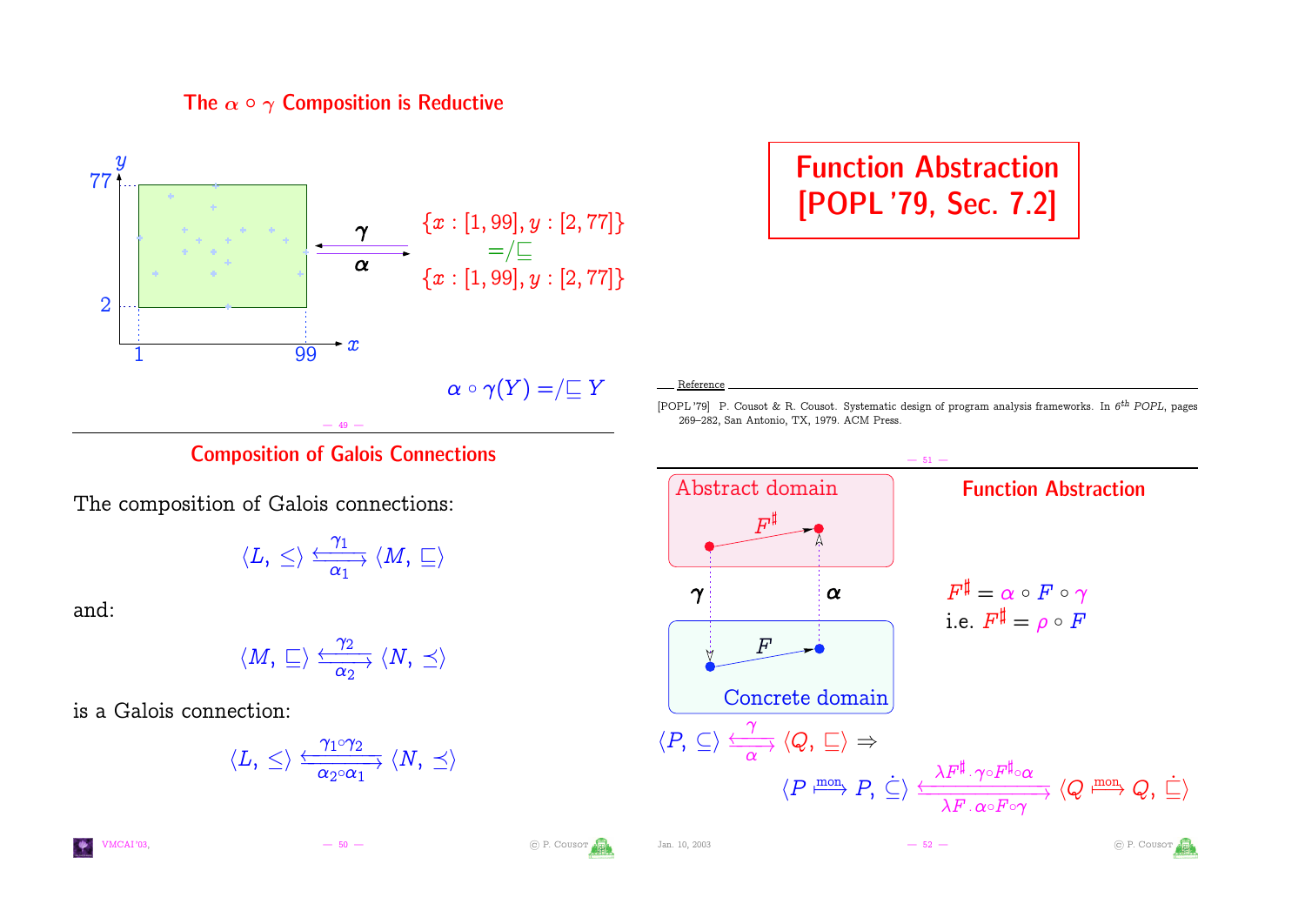#### Approximate/Exact Fixpoint Abstraction

## Fixpoint Abstraction [\[POPL](#page-13-0) '79, Sec. 7.1]

Exact Abstraction:

 $\alpha(\textsf{lfp}\, F) = \textsf{lfp}\, F^\sharp$ 

Approximate Abstraction:

$$
\alpha(\text{Ifp }F)\sqsubset^{\sharp}\text{ Ifp }F^{\sharp}
$$

 $-55$ 

Reference

<span id="page-13-0"></span>[POPL '79] P. Cousot & R. Cousot. Systematic design of program analysis frameworks. In 6<sup>th</sup> POPL, pages 269–282, San Antonio, TX, 1979. ACM Press.

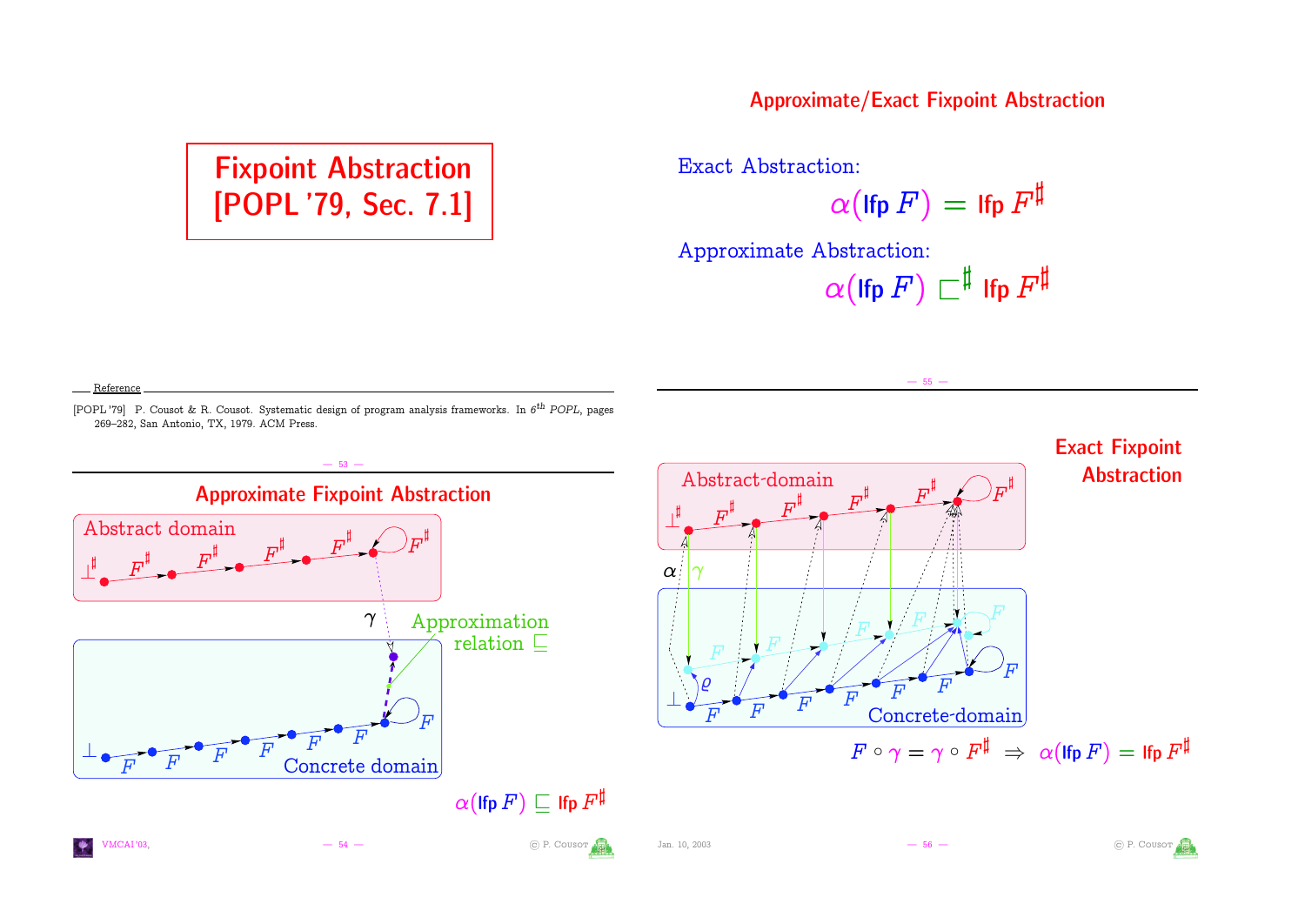#### Fixpoint Completion

- $\bullet\,$  We want to prove Ifp  $F\subseteq \gamma(I)$  i.e.  $\alpha($  Ifp  $F)\sqsubseteq^{\sharp\!\!\! \! \! \perp} I$
- $\bullet$  The abstraction is in general incomplete so Ifp  $F^{\sharp} \not\sqsubseteq^{\sharp} I$
- Hence we look for the most abstract abstraction  $\overline{\alpha}$ which is more precise than  $\alpha$  and is fixpoint complete:  $\bar{\alpha}$ (lfp F) = lfp  $\bar{F}^{\sharp}$  where  $\bar{F}^{\sharp} = \bar{\alpha} \circ F \circ \bar{\gamma}$
- This is sound since lfp  $\bar{F}^\sharp \sqsubseteq^\sharp I$  implies  $\alpha(\text{Ifp }F) \sqsubseteq^\sharp I$
- that is lfp  $F \subset \gamma(I)$ • This is complete since lfp  $F \subseteq \overline{\gamma}(I) = \gamma(I)$  so  $\overline{\alpha}(\text{Ifp } F) \sqsubseteq^{\sharp}$ *I* i.e. Ifp  $\bar{F}^{\sharp} \sqsubseteq^{\sharp} I$  is now provable in the abstract.

## Local F-Completion

 $-57 -$ 

A sufficient condition to ensure exact fixpoint abstraction  $\bar{\alpha}(\text{Ifp }F) = \text{Ifp } \bar{F}^{\sharp}$  is:

- Local completeness that is  $F\circ\bar\gamma=\bar\gamma\circ\bar F^\sharp,$  or  $F\circ\bar\rho=$  $\overline{\rho} \circ F \circ \overline{\rho}$  where  $\overline{\rho} = \overline{\gamma} \circ \overline{\alpha}$
- $\bullet$  Therefore  $F$ -local completion can be used to determine  $\bar{\rho}$  (i.e.  $\langle \bar{\alpha}, \bar{\gamma} \rangle$ ) from  $\rho = \gamma \circ \alpha$  by a fixpoint computation.



Reference

<span id="page-14-0"></span>[1] S. Graf and H. Saïdi. Construction of abstract state graphs with PVS. In Proc. 9th Int. Conf. CAV '97,LNCS 1254, pp. 72–83. Springer, 1997.

#### The Structure of Program States

 $-59 -$ 

- States:  $\Sigma = \mathcal{L} \times \mathcal{M}$
- Program points/labels:  $\mathcal L$  is finite
- Variables:  $X$  is finite (for a given program)
- Set of values:  $V$
- Memory states:  $M = \mathbb{X} \mapsto \mathcal{V}$





Notes:

 $\bullet$  The F-local completion can be restricted to the fixpoint iterates;

<sup>›</sup> In general, the completed domain does not satisfy the ascending chain condition (see the previous constant propagation example).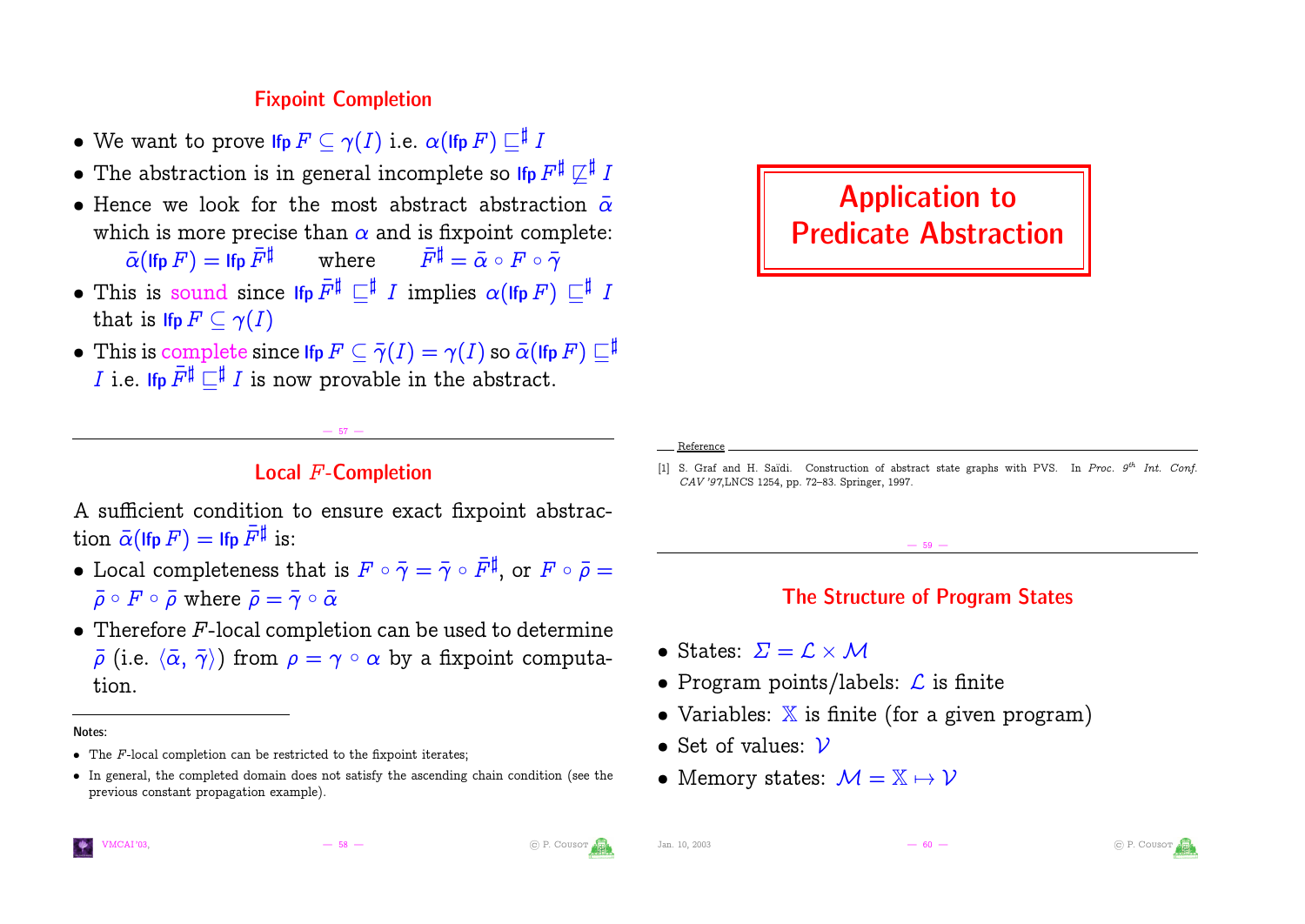#### Local Versus Global Assertions

› Isomorphism between global and local assertions:

$$
\langle \wp({\mathcal L}\times{\mathcal M}),\,\subseteq\rangle\,\stackrel{\gamma_\downarrow}{\xrightarrow[\alpha_\downarrow]}\langle{\mathcal L}\mapsto \wp({\mathcal M}),\,\dot\subseteq\rangle
$$

where:

$$
\alpha_\downarrow(P) = \lambda\ell \cdot \{m \mid \langle \ell,\ m \rangle \in P\} \\\gamma_\downarrow(Q) = \{\langle \ell,\ m \rangle \mid \ell \in \mathcal{L} \land m \in Q_\ell\}
$$

and  $\dot{\subset}$  is the pointwise ordering:  $Q \subseteq Q'$  if and only if  $\forall \ell \in \mathcal{L} : Q_{\ell} \subseteq Q_{\ell}'.$ 

#### Predicate Abstraction

A memory state property  $Q \in \mathcal{P}(\mathcal{M})$  is approximated by the subset of predicates  $p$  of  $\mathbb P$  which holds when  $Q$  holds (formally  $Q \subseteq \mathcal{I}\llbracket p \rrbracket$ ). This defines a Galois connection:

$$
\langle \wp({\mathcal M}),\, \subseteq \rangle \xrightarrow[\alpha_{\mathbb P}]{\gamma_{\mathbb P}} \langle \wp({\mathbb P}),\, \supseteq \rangle
$$

where:

$$
\alpha_{\mathbb{P}}(Q) \stackrel{\text{\tiny def}}{=} \{p \in \mathbb{P} \mid Q \subseteq \mathcal{I}\llbracket p \rrbracket\}
$$
\n
$$
\gamma_{\mathbb{P}}(P) \stackrel{\text{\tiny def}}{=} \bigcap \{\mathcal{I}\llbracket p \rrbracket \mid p \in P\}
$$

 $- 63 -$ Pointwise Extension to All program Points

#### Syntactic Predicates

 $-$  61  $-$ 

• a set  $\mathbb P$  of syntactic predicates p such that:

 $\forall S \subseteq \mathbb{P} : (\bigwedge S) \in \mathbb{P}$ 

• an interpretation  $\mathcal{I} \in \mathbb{P} \mapsto \wp(\mathcal{M})$  such that:

 $\forall S \subseteq \mathbb{P}: \mathcal{I} \left( \bigwedge S \right) = \bigcap_{p \in S} \mathcal{I}\llbracket p \rrbracket$ 

• It follows that  $\{\mathcal{I}\llbracket p\rrbracket \mid p \in \mathbb{P}\}$  is a Moore family.

By pointwise extension, we have for all program points:

$$
\langle \mathcal{L} \mapsto \wp(\mathcal{M}), \ \dot{\subseteq} \rangle \xrightarrow[\dot{\alpha}_\mathbb{P}]{\dot{\gamma}_\mathbb{P}} \langle \mathcal{L} \mapsto \wp(\mathbb{P}), \ \dot{\supseteq} \rangle
$$

where:

$$
\begin{aligned} \dot{\alpha}_\mathbb{P}(Q) & = \lambda \ell \cdot \alpha_\mathbb{P}(Q_\ell) \\ \dot{\gamma}_\mathbb{P}(P) & = \lambda \ell \cdot \gamma_\mathbb{P}(P_\ell) \\ P \supseteq P' & = \forall \ell \in \mathcal{L} : P_\ell \supseteq P \end{aligned}
$$



l<br>:  $\ell$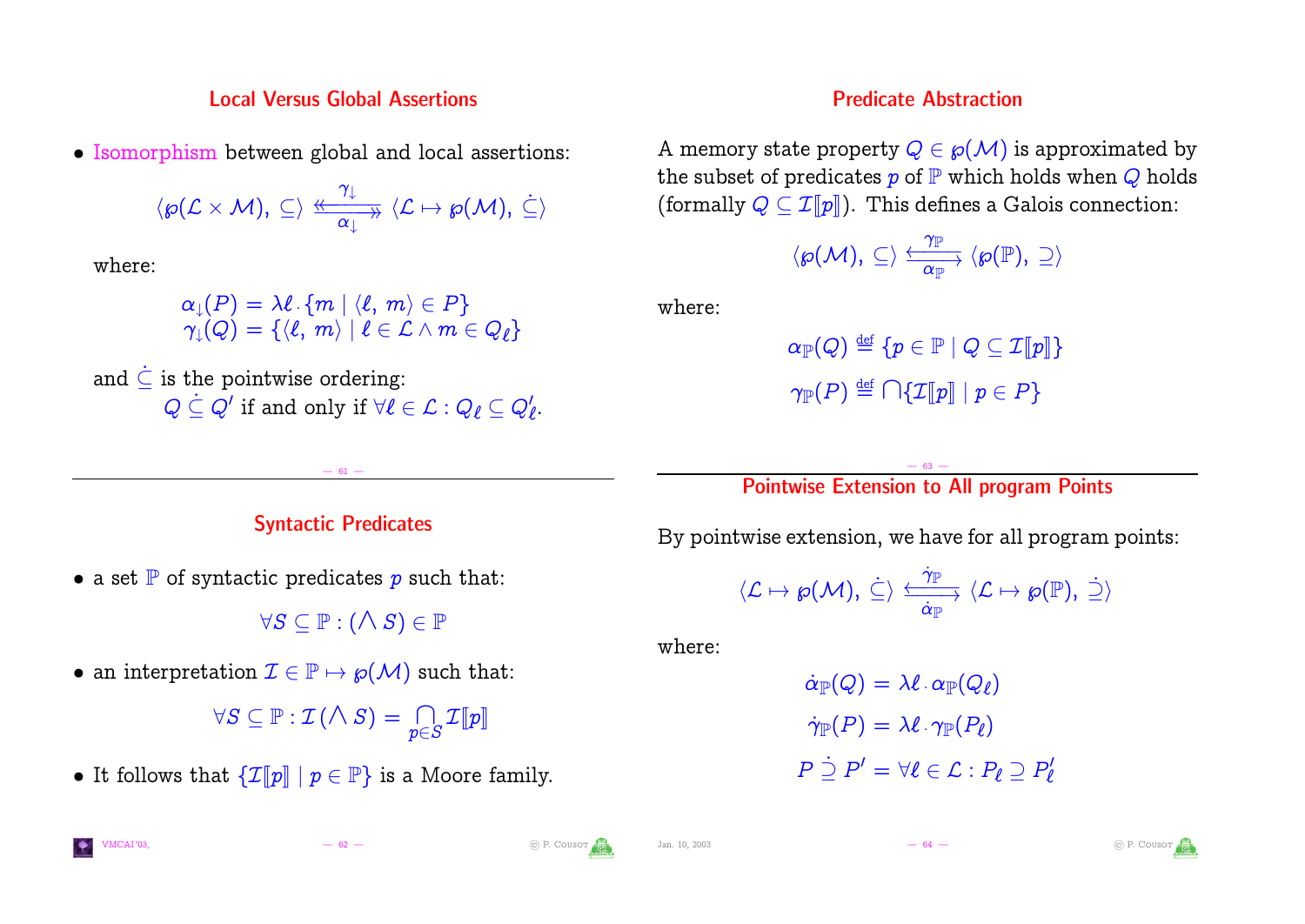#### Boolean Encoding

- $\bullet \mathbb{P} = {\mathfrak{p}_1, \ldots, \mathfrak{p}_k}$  is finite
- $\mathbb{B} = {\text{tt}, \text{ff}}$  is the set of booleans with  $\text{ff} \Rightarrow \text{ff} \Rightarrow \text{tt} \Rightarrow \text{tt}$
- $\bullet$  We can use a boolean encoding of subsets of  $\mathbb{P} \colon$

$$
\langle \wp(\mathbb{P}),\, \supseteq \rangle \xrightarrow[\alpha_b]{\gamma_b} \langle \begin{smallmatrix} k \\ \Pi \\ i=1 \end{smallmatrix} \mathbb{B},\, \Leftarrow \rangle
$$

where:

$$
\alpha_b(P) = \tfrac{k}{i=1} (\mathfrak{p}_i \in P)\\ \gamma_b(Q) = \{\mathfrak{p}_i \mid 1 \leq i \leq k \wedge Q_i\} \\ Q \Leftarrow Q' = \forall i: 1 \leq i \leq k: Q_i \Leftarrow Q_i'
$$

#### Pointwise Extension to All program Points

— 65 —

By pointwise extension, we have for all program points:

$$
\langle \mathcal{L} \mapsto \wp(\mathbb{P}), \exists \rangle \xrightarrow{\langle \gamma_b \rangle} \langle \mathcal{L} \mapsto \frac{k}{i!} \mathbb{B}, \Leftrightarrow \rangle
$$

$$
\dot{\alpha}_b(P) = \lambda \ell \cdot \alpha_b(P_\ell)
$$

$$
\dot{\gamma}_b(Q) = \lambda \ell \cdot \gamma_b(Q_\ell)
$$

where:

$$
\alpha_b \qquad i=1
$$
  

$$
\dot{\alpha}_b(P) = \lambda \ell \cdot \alpha_b(P_\ell)
$$
  

$$
\dot{\gamma}_b(Q) = \lambda \ell \cdot \gamma_b(Q_\ell)
$$
  

$$
Q \Leftrightarrow Q' = \forall \ell \in \mathcal{L} : Q_\ell \Leftrightarrow Q'_\ell
$$

### Composition: Pointwise Boolean Encoded Predicate Abstraction

By composition, we get:

where:

$$
\begin{aligned}\langle \wp(\mathcal{L}\times\mathcal{M}),\subseteq\rangle &\xrightarrow[\alpha\rightarrow]{\gamma}\langle\mathcal{L}\mapsto\frac{k}{i=1}\,\mathbb{B},\:\Leftrightarrow\rangle\\ &\alpha(P)=\dot{\alpha}_b\circ\dot{\alpha}_\mathbb{P}\circ\alpha_\downarrow(P)\\ &\gamma(Q)=\gamma_\downarrow\circ\dot{\gamma}_\mathbb{P}\circ\dot{\gamma}_b(Q)\end{aligned}
$$

 $- 67 -$ 

Abstract Predicate Transformer (Sketchy)  $\alpha \circ \text{post}[\![X:=E]\!] \circ \gamma($  $\bigwedge_{i=1}^n q_i)$ where  $\{q_1, \ldots, q_n\} \subseteq \{\mathfrak{p}_1, \ldots, \mathfrak{p}_k\}$  $\mathcal{I} = \alpha \circ \text{post}[\![\mathrm{X}\!]:=\!\!\mathrm{E}]\!](\bigcap\limits_{i=1}^n \mathcal{I}[\![q_i]\!]$  $\Box$ ) def.  $\gamma$  $= \alpha(\{\rho[\text{X}/[\![\text{E}]\!]\rho]\mid \rho\in$  $\prod_{i=1}^n \mathcal{I}\llbracket q_i \rrbracket \rbrace) \qquad\qquad \text{def. } \text{post}\llbracket \text{X} \text{:}=\text{E}\rrbracket$  $= \alpha($  $\bigcap_{i=1}^n \mathcal{I}[q_i]$ def. substitution  $= \bigwedge \{\mathfrak{p}_j \mid \mathcal{I}[\![q_i[\mathrm{X}/\mathrm{E}]\!]\Rightarrow \mathfrak{p}_j$ def.  $\alpha$  $\Rightarrow \bigwedge \{\mathfrak{p}_j \mid \text{theorem\_prover}\llbracket q_i[\text{X/E}] \Rightarrow \mathfrak{p}_j \rrbracket\}$ 

 $\text{since theorem\_prover}[\![q_i[\text{X}/\text{E}]\Rightarrow \mathfrak{p}_j]\!] \text{ implies } \mathcal{I}[\![q_i[\text{X}/\text{E}]\Rightarrow \mathfrak{p}_j]\!]$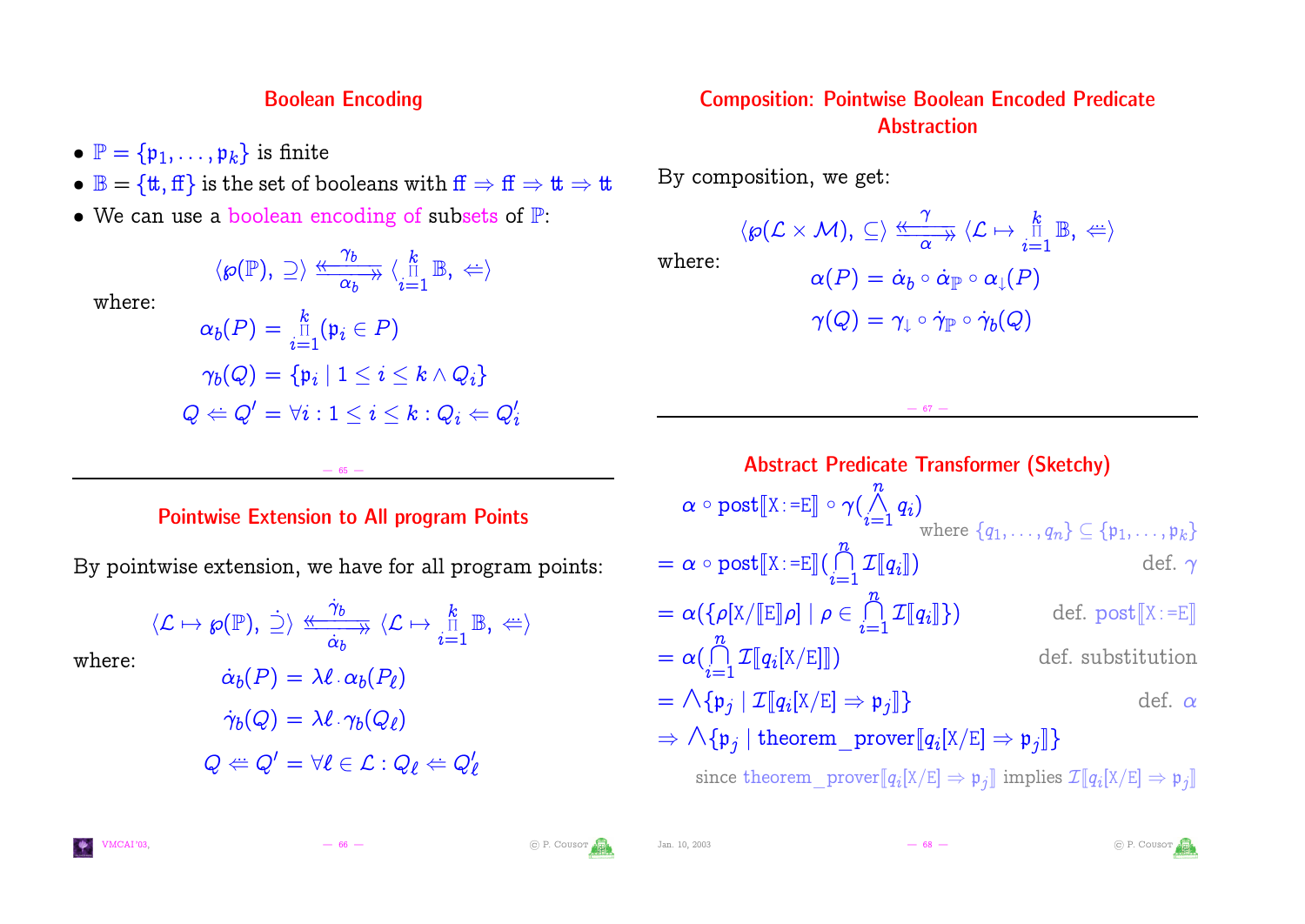### Predicate Abstraction Completion

- › Principle:
	- Start from  $\mathbb{P} = \{true\}$  (or some more refined abstraction such as intervals)
	- Iteratively repeat local completion until verification done
- A few convincing practical experiences e.g. [\[2\]](#page-17-1)
- <span id="page-17-1"></span>• Can this scale up for more precise abstractions?

Reference

[2] T. Ball, R. Majumdar, T.D. Millstein, and S.K. Rajamani. Automatic predicate abstraction of C programs. In Proc. ACM SIGPLAN 2001 Conf. PLDI. ACM SIGPLAN Not. 36(5), pages 203–213. ACM Press, June 2001.

— 69 —

A Practical Application of Abstract Interpretation to the Verification of Safety Critical Embedded Software

Reference

## General-Purpose versus Specializable Static Program Analysis

### General-Purpose Static Program Analyzers

 $-71$ 

- To handle infinitely many programs for non-trivial properties, a general[-p](#page-17-2)urpose analyser must use an infinite abstract domain<sup>8</sup>;
- <span id="page-17-2"></span>• Such analyzers are huge for complex languages hence very costly to develop but reusable;
- There are always programs for which they lead to false alarms;
- Although incomplete, they are very useful for verifying/ testing/debugging.







<span id="page-17-0"></span><sup>[3]</sup> B. Blanchet, P. Cousot, R. Cousot, J. Feret, L. Mauborgne, A. Miné, D. Monniaux, and X. Rival. Design and implementation of a special-purpose static program analyzer for safety-critical real-time embedded software. The Essence of Computation: Complexity, Analysis, Transformation. Essays Dedicated to Neil D. Jones, LNCS 2566, pages 85–108. Springer, 2002.

<sup>8</sup> P. Cousot & R. Cousot. Comparing the Galois Connection and Widening/Narrowing Approaches to Abstract Interpretation. PLILP'92. LNCS 631, pp. 269–295. Springer.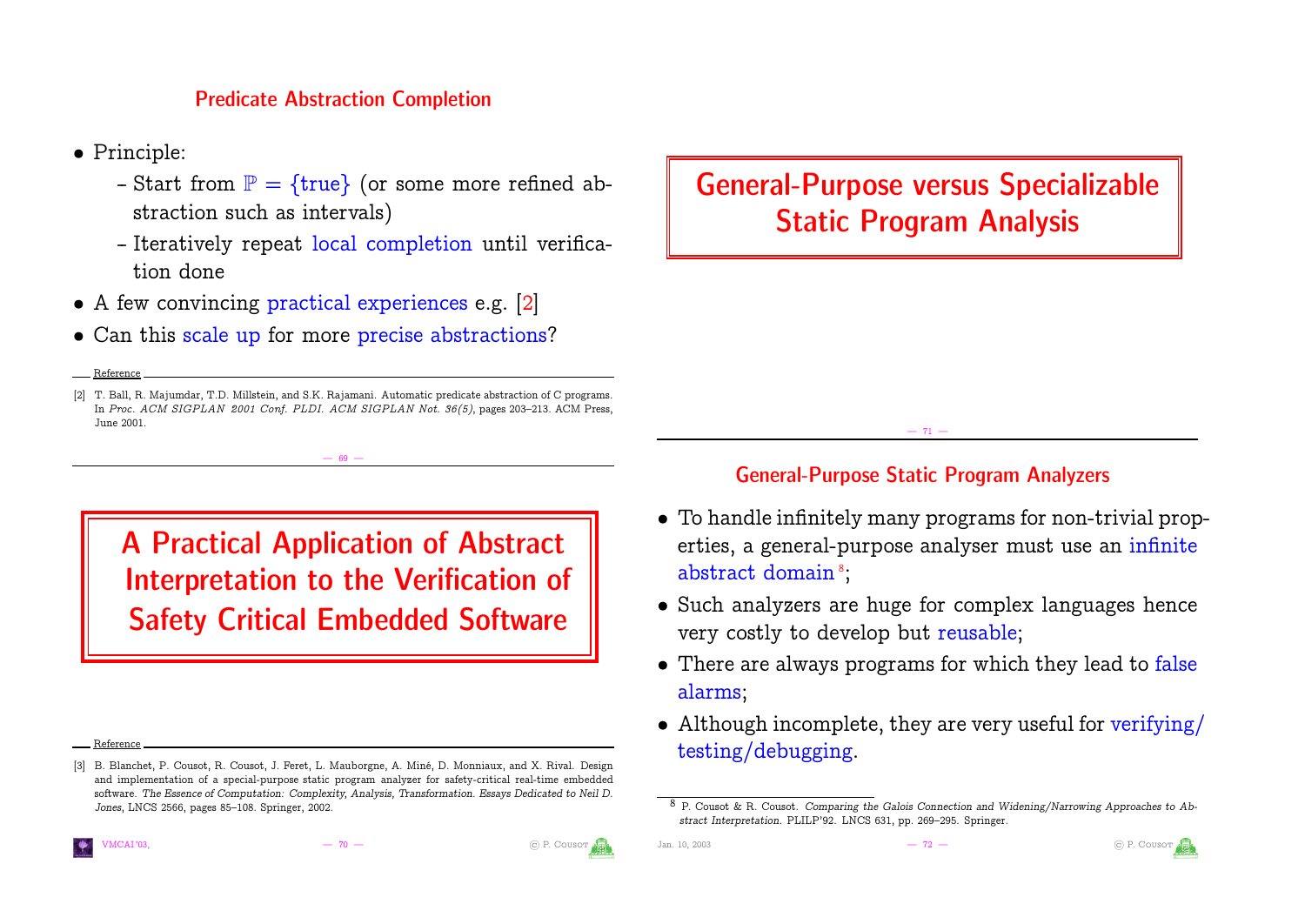### Parametric Specializable Static Program Analyzers

- The abstraction can be tailored to significant classes of programs (e.g. critical synchronous real-time embedded systems);
- This leads to very efficient analyzers with zero (or almost no) false alarm even for large programs.

#### The Class of Periodic Synchronous Programs

 $-73 -$ 

declare volatile input, state and output variables; initialize state variables;

#### loop forever

- read volatile input variables,
- compute output and state variables,
- write to volatile output variables;
- wait for next clock tick;

#### end loop

- The only allowed interrupts are clock ticks;
- Execution time of loop body less than a clock tick [\[4\]](#page-18-0).
- Reference

## First Experience

Reference

#### A First Experience of Parametric Specializable Static Program Analyzers

 $-75 -$ 

- › C programs: safety critical embedded real-time synchronous software for non-linear control of complex systems;
- 10 000 LOCs, 1300 global variables (booleans, integers, floats, arrays, macros, non-recursive procedures);
- Implicit specification: absence of runtime errors (no integer/floating point arithmetic overflow, no array bound overflow);
- › Comparative results (commercial software): -- 70 false alarms, 2 days, 500 Megabytes;



[VMCAI'03,](http://www.cs.nyu.edu/vmcai03/) — 74 — ľ P. Couso[t](http://www.di.ens.fr/) Jan. 10, 2003 — 76 — ľ P. Couso[t](http://www.di.ens.fr/)

<span id="page-18-0"></span><sup>[4]</sup> C. Ferdinand, R. Heckmann, M. Langenbach, F. Martin, M. Schmidt, H. Theiling, S. Thesing, and R. Wilhelm. Reliable and precise WCET determination for a real-life processor. ESOP (2001), LNCS 2211, 469–485.

<sup>[5]</sup> B. Blanchet, P. Cousot, R. Cousot, J. Feret, L. Mauborgne, A. Miné, D. Monniaux, and X. Rival. Design and implementation of a special-purpose static program analyzer for safety-critical real-time embedded software. The Essence of Computation: Complexity, Analysis, Transformation. Essays Dedicated to Neil D. Jones, LNCS 2566, pages 85–108. Springer, 2002.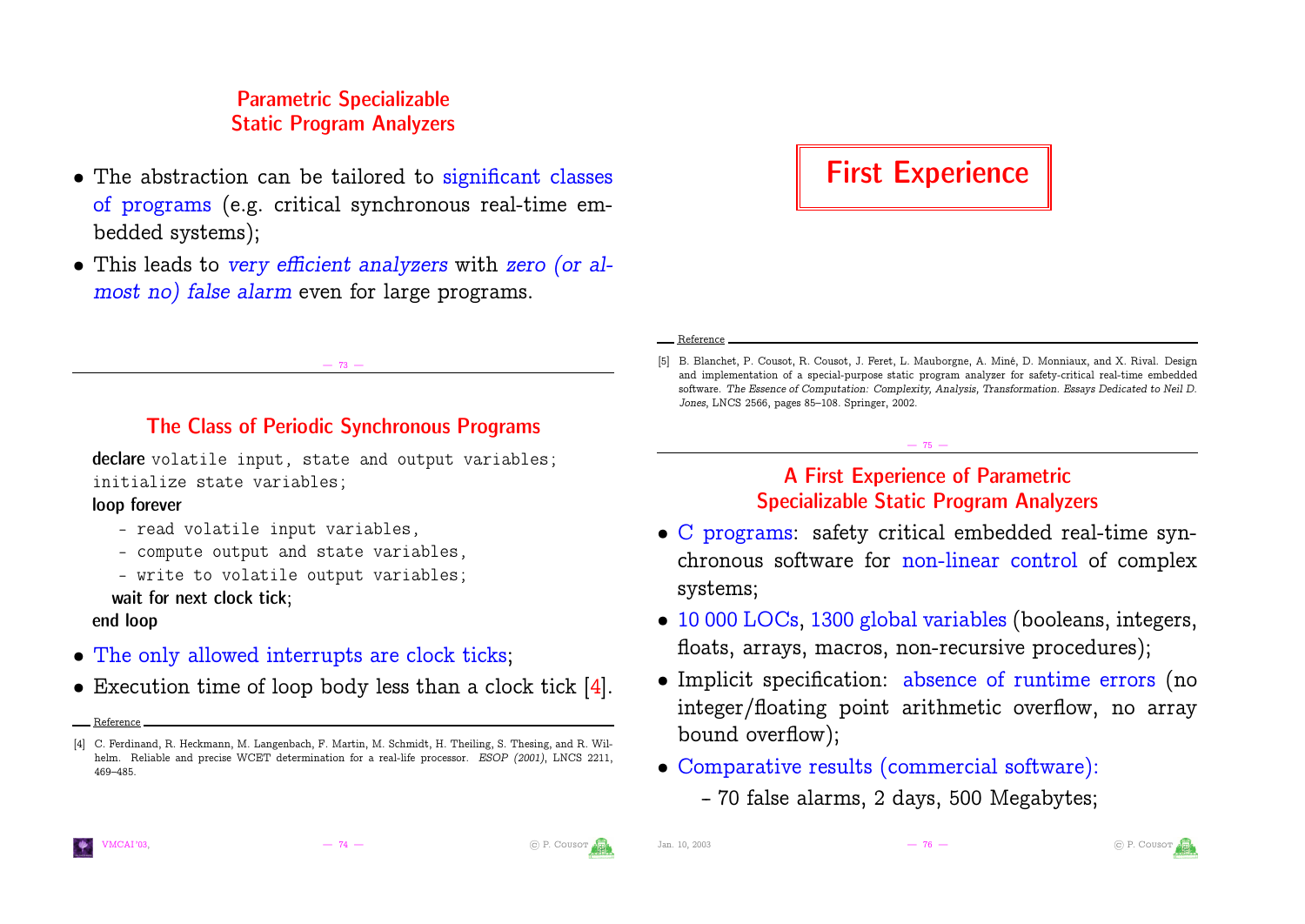### First Experience Report

- Initial design: 2h, 110 false alarms (general purpose interval-based analyzer);
- › Main redesign:
	- -- Reduced product with weak relational domain with time;
- › Parametrisation:
- -- Hypotheses on volatile inputs;
- Staged widenings with thresholds;
- -- Local refinements of the parameterized abstract domains;
- Results: No false alarm, 14s, 20 Megabytes.

### Example of a Simple Idea That Does Not Scale Up

 $-77 -$ 

- Represent abstract environments  $\overline{\mathcal{M}} = \mathbb{X} \mapsto \overline{\mathcal{D}}$  where  $\mathcal D$  is the abstract domain as arrays/functional arrays;
- $\bullet$   $\mathcal{O}(1)$  to access/change the abstract value of an identifier <u>but</u>, most variables are locally unchanged so a lot of time is lost in unions  $P \cup P = P$  and widenings  $P \nabla P = P;$
- Solution: shared balanced binary tree (maps in CAML);
- $\mathcal{O}(\ln n)$  among *n* to access/change the abstract value of an identifier but, most of the tree is unchanged in unions and widenings (gained factor 7 in time).

## Example 1 of refinement: widenings

- Interval analysis with naïve widening to  $\pm \infty$  can be less precise than sign analysis;
- For example  $[2, +\infty]$   $\overline{\vee}$   $[1, +\infty] = [-\infty, +\infty]$  whereas sign analysis would first try  $[0, +\infty]$  (i.e. "positive");
- › Solution: widening with threshold set.

### Widening with threshold set

 $-79 -$ 

- The threshold set  $T$  is a finite set of numbers (plus  $+\infty$  and  $-\infty$ ),
- $[a, b]$   $\overline{\vee}_T$   $[a', b'] = [if a' < a then \ \max\{\ell \in T \mid \ell \leq a'\}$ else a; if  $b' > b$  then  $\min\{h \in T \mid h \geq b'\}$ else b] :
- › Examples (intervals):
	- sign analysis:  $T = \{-\infty, 0, +\infty\};$
	- strict sign analysis:  $T = \{-\infty, -1, 0, +1, +\infty\};$
- $\bullet$  T is a parameter of the analysis.

[VMCAI'03,](http://www.cs.nyu.edu/vmcai03/) — 78 — ľ P. Couso[t](http://www.di.ens.fr/) Jan. 10, 2003 — 80 — ľ P. Couso[t](http://www.di.ens.fr/)

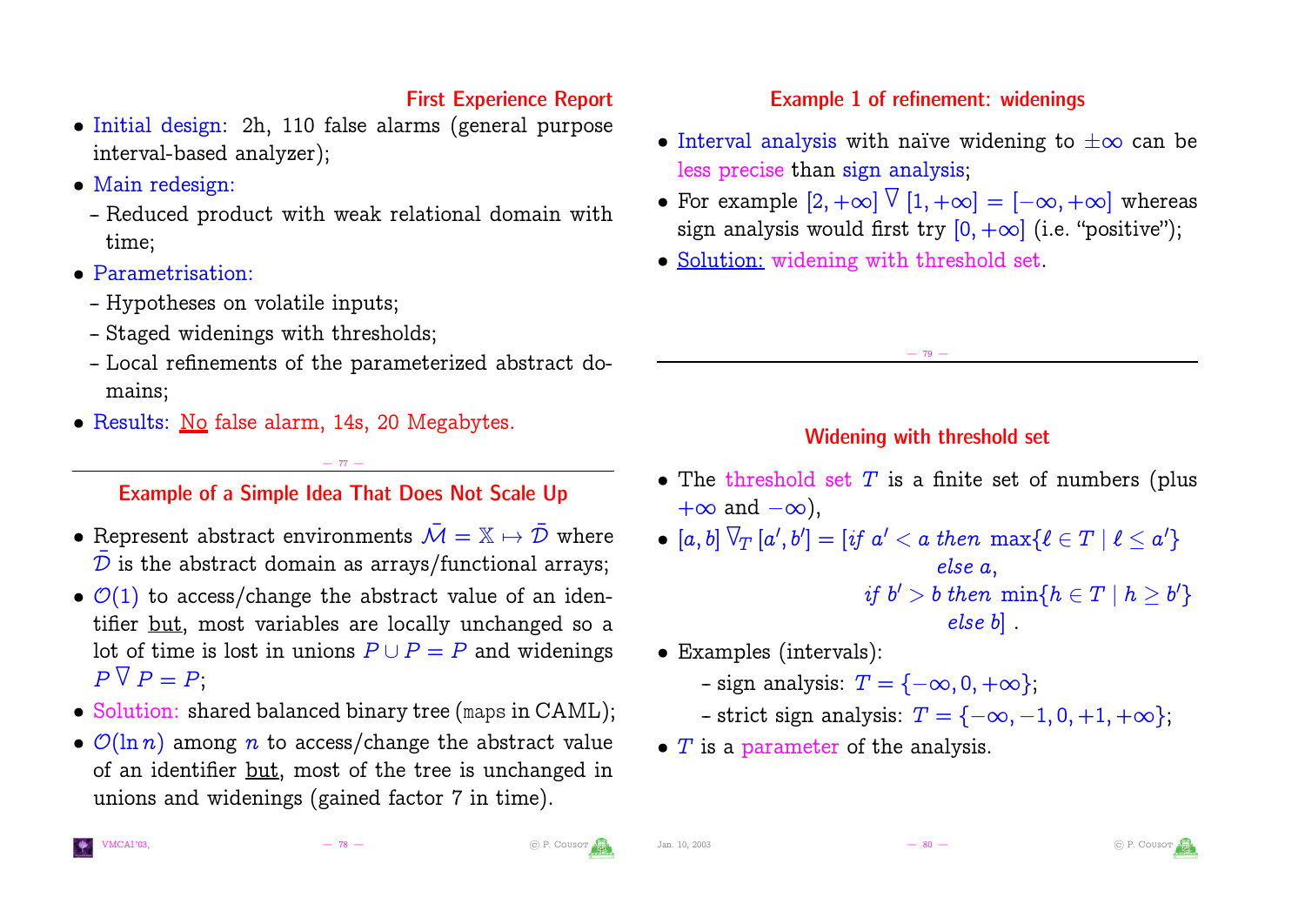#### Example 2 of refinement: trace partitionning

Control point partitionning:



Trace partitionning:



#### $-81 -$ Performance: Space and Time





#### A Second Experience of Parametric Specializable Static Program Analyzers

 $-83$ 

- › Same C programs for synchronous non-linear control of very complex systems;
- 132,000 lines of C, 75,000 LOCs after preprocessing, 10,000 global variables, over 21,000 after expansion of small arrays;
- Same implicit specification: absence of runtime errors;
- › Analyzer of first experience: 30mn, 1,200 false alarms;









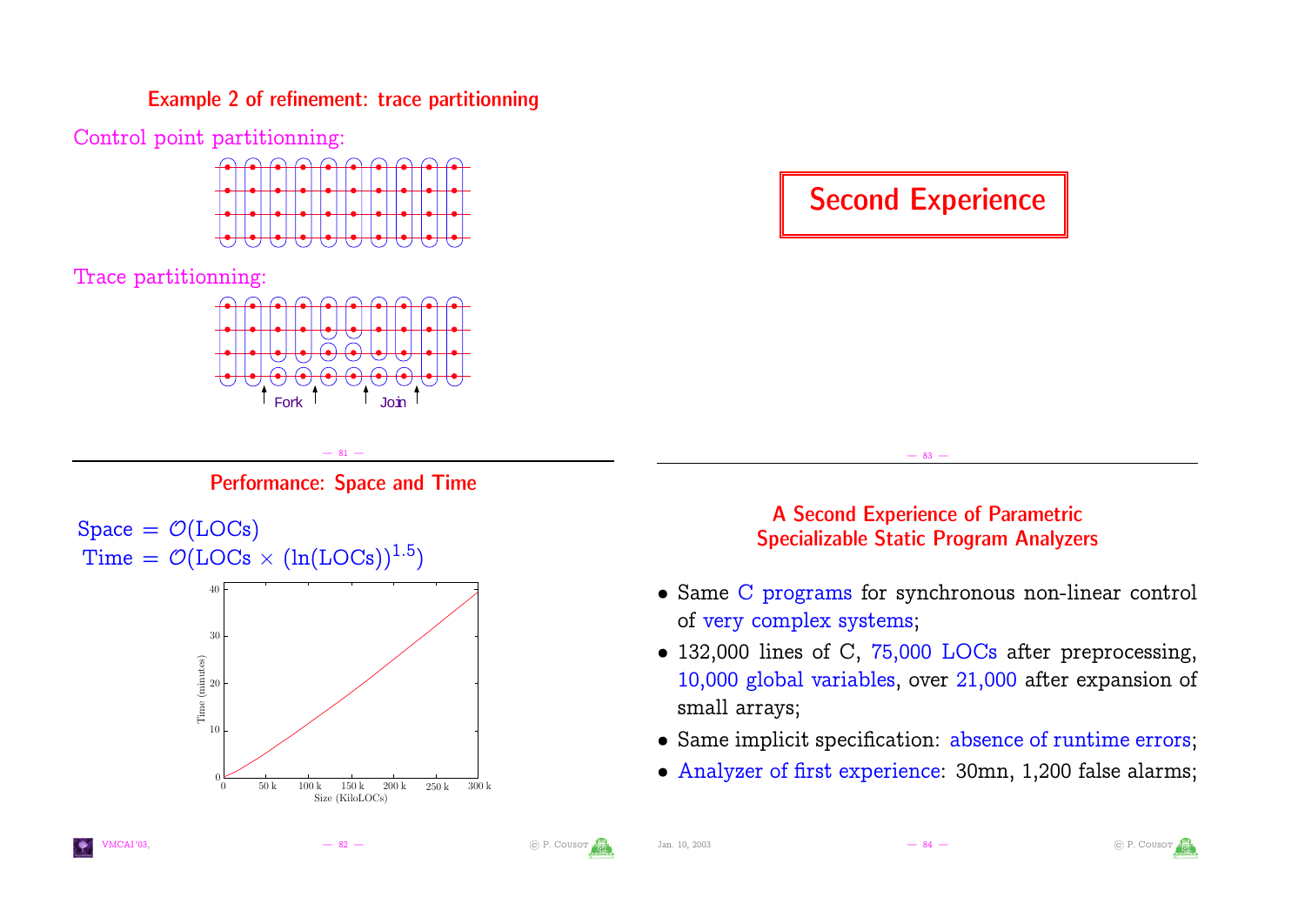#### Some Difficulties (Among Others)

- Ignoring the value of any variable at any program point creates false alarms;
- › Most precise abstract domains (e.g. polyhedra [\[6\]](#page-21-0)) simply do not scale up;
- Tracing the fixpoint computation will produce huge log files crashing usual text editors;

#### <span id="page-21-0"></span>Reference

[6] P. Cousot and N. Halbwachs. Automatic discovery of linear restraints among variables of a program. In  $5<sup>th</sup>$  POPL, pages 84-97, Tucson, AZ, 1978. ACM Press.

#### Example of Refinement: Octagons

— 85 —



#### Reference

[7] A. Miné. A New Numerical Abstract Domain Based on Difference-Bound Matrices. In PADO'2001, LNCS 2053, Springer, 2001, pp. 155–172.

#### Difficulty 1 with Octagons

- $\bullet \,$  Most operations are  $\mathcal{O}(n^2)$  in space and  $\mathcal{O}(n^3)$  in time, so does not scale up;
- › Solution:
	- -- Parameterize with packs of variables/program points where to use octagons,
	- Automatize the determination of the packs by experimentation (to eliminate the useless ones);

#### Difficulty 2 with Octagons [9](#page-21-1)

 $-87 -$ 

- › Must be correct with respect to the IEEE 754 floatingpoint arithmetic norm;
- Solution: sophisticated algorithmic to correctly handle concrete and abstract rounding errors







<span id="page-21-1"></span>



An opened problem with polyhedra.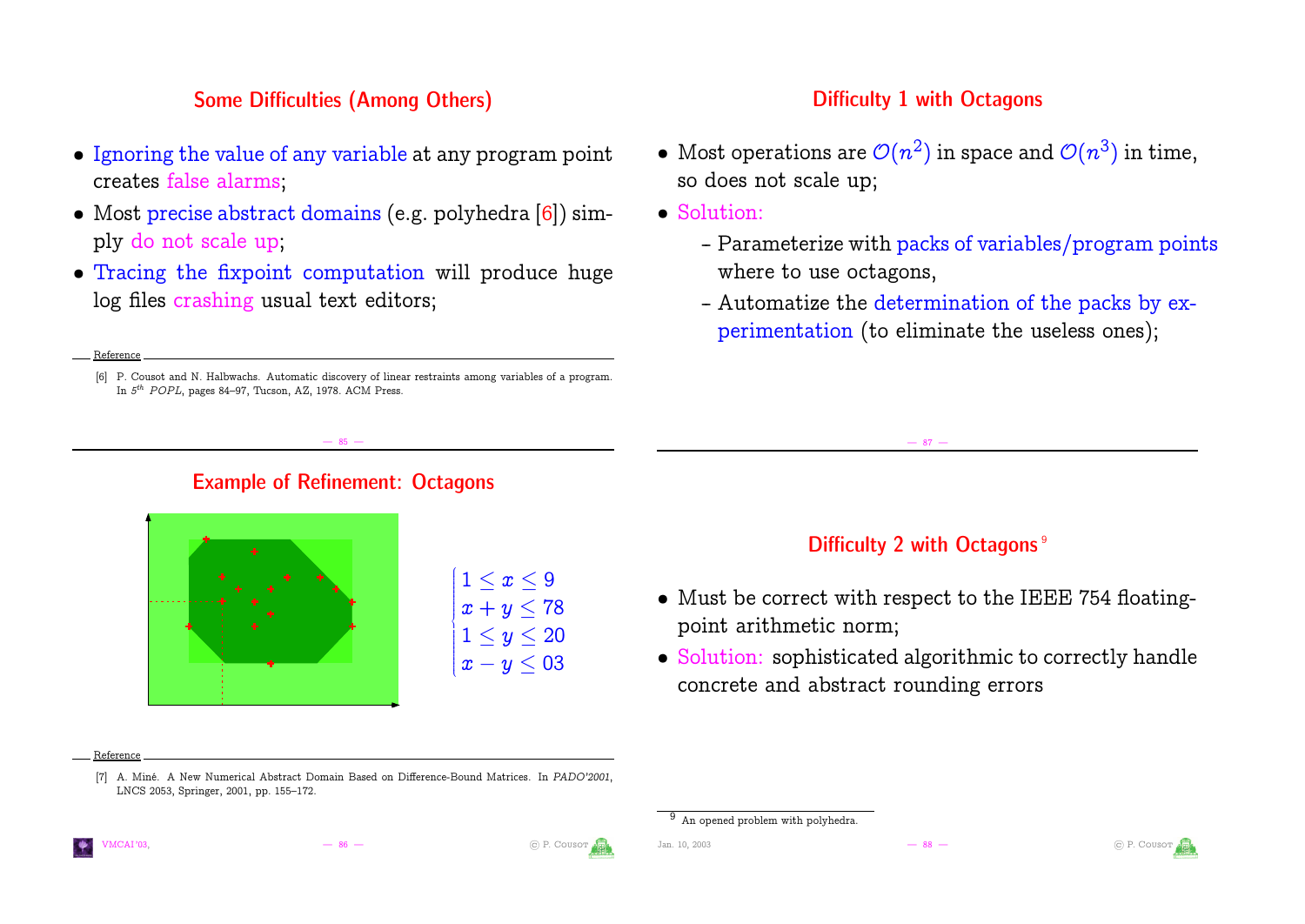#### Second Experience (Preliminary) Report

- › Comparative results (commercial software):
	- $-4,200$  (false?) alarms, 5 days;
- Results: 20 (false?) alarms, 1h30mn, 500 Megabytes.

Would Automatic Predicate Abstraction Have Done It?

 $-$  89  $-$ 







 $-91$ 

- <span id="page-22-0"></span>› Yes, because their exists a finite domain that can do it (as proved in [SARA '00])!
- › So this finite abstract domain can be encoded by predicate abstraction!





Reference

<sup>[</sup>SARA '00] P. Cousot. Partial Completeness of Abstract Fixpoint Checking, invited paper. In 4<sup>th</sup> Int. Symp. SARA '2000, LNAI 1864, Springer, pp. 1–25, 2000.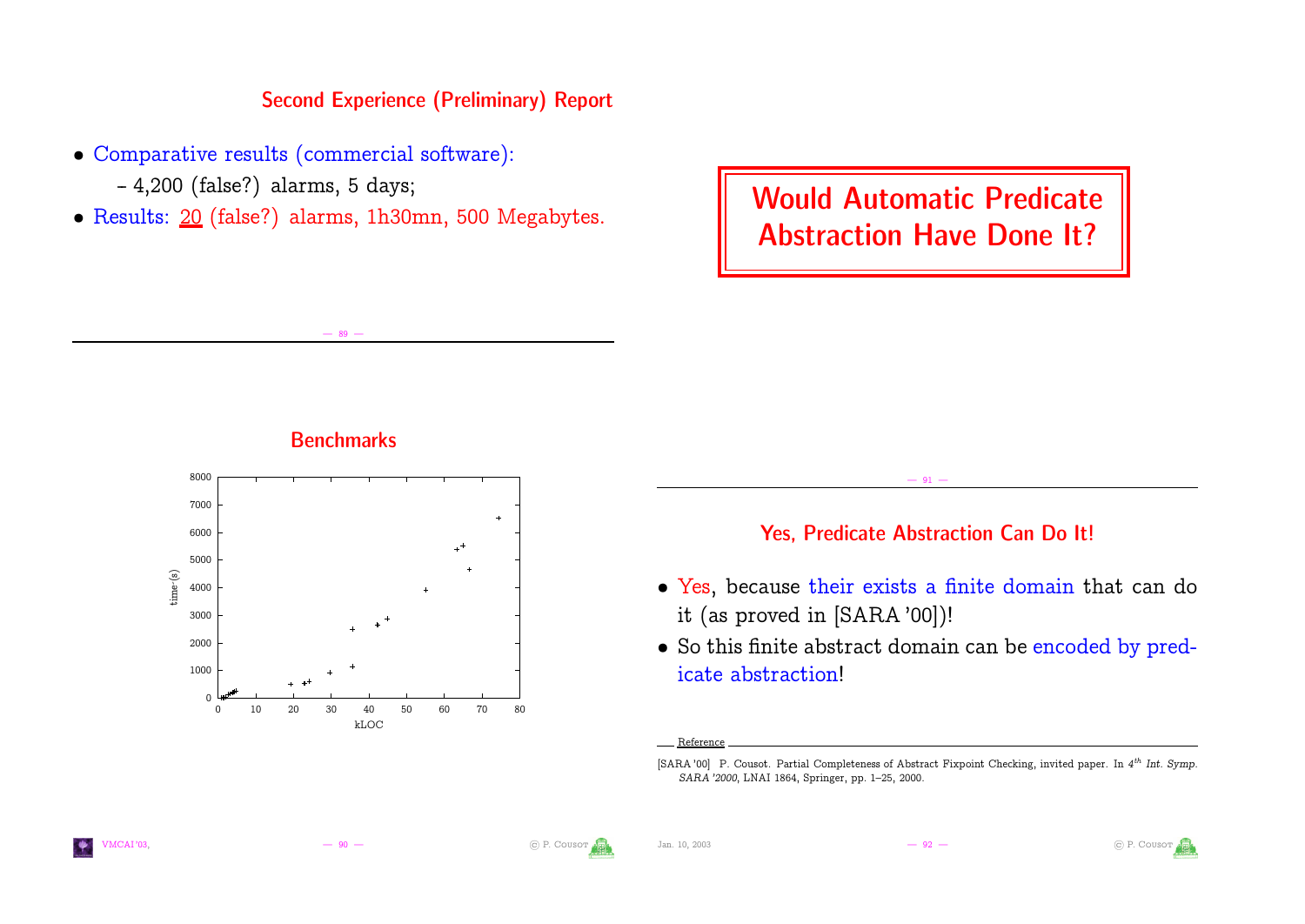### Yes, But What About Automatic Predicate Abstraction!

- Yes, because one can use a widening on the concrete domain which, for a given program, will extract from this infinite domain a finite, subset which can be used as an abstract domain for a finite analysis as proved in [PLILP '92]!
- So this finite abstract domain can be encoded by predicate abstraction!

### This is good old theory, but so what in practice?

Reference

[PLILP '92] P. Cousot & R. Cousot. Comparing the Galois Connection and Widening/Narrowing Approaches to Abstract Interpretation. PLILP'92. LNCS 631, pp. 269–295. Springer.

#### $-93 -$ Problems of Semantics

- For C programs, the prover which is used to automatically design abstract transfer functions has to take the machine-level semantics into account;
- › For example:
	- -floating-point arithmetic with rounding errors as opposed to real numbers (e.g.  $A+B < C\wedge D-B \leq$  $C \nRightarrow A + D < 2 \times C$ :
	- ESC is simply unsound with respect to modulo arithmetics [\[8\]](#page-23-1).

Reference

#### Prognosticating a State Explosion Problem

The main loop invariant: a textual file over 4.5 Mb with

- 6,900 boolean interval assertions  $(x \in [0; 1])$
- 9,600 interval assertions  $(x \in [a, b])$
- 25,400 clock assertions  $(x + c$ lk  $\in [a; b] \wedge x c$ lk  $\in [a; b]$ )
- 19,100 additive octagonal assertions  $(a \leq x + y \leq b)$
- 19,200 subtractive octagonal assertions  $(a \le x y \le b)$
- 100 decision trees
- $\bullet$  etc,  $\dots$

involving over 16,000 floating point constants (only 550 appearing in the program text)  $\times$  75,000 LOCs.

 $-$  95  $-$ 

<span id="page-23-0"></span>





<span id="page-23-1"></span><sup>[8]</sup> Flanagan, C., Leino, K.R.M., Lillibridge, M., Nelson, G., Saxe, J., Stata, R.: Extended static checking for Java. PLDI'02, ACM SIGPLAN Not. 37(5), (2002) 234–245.